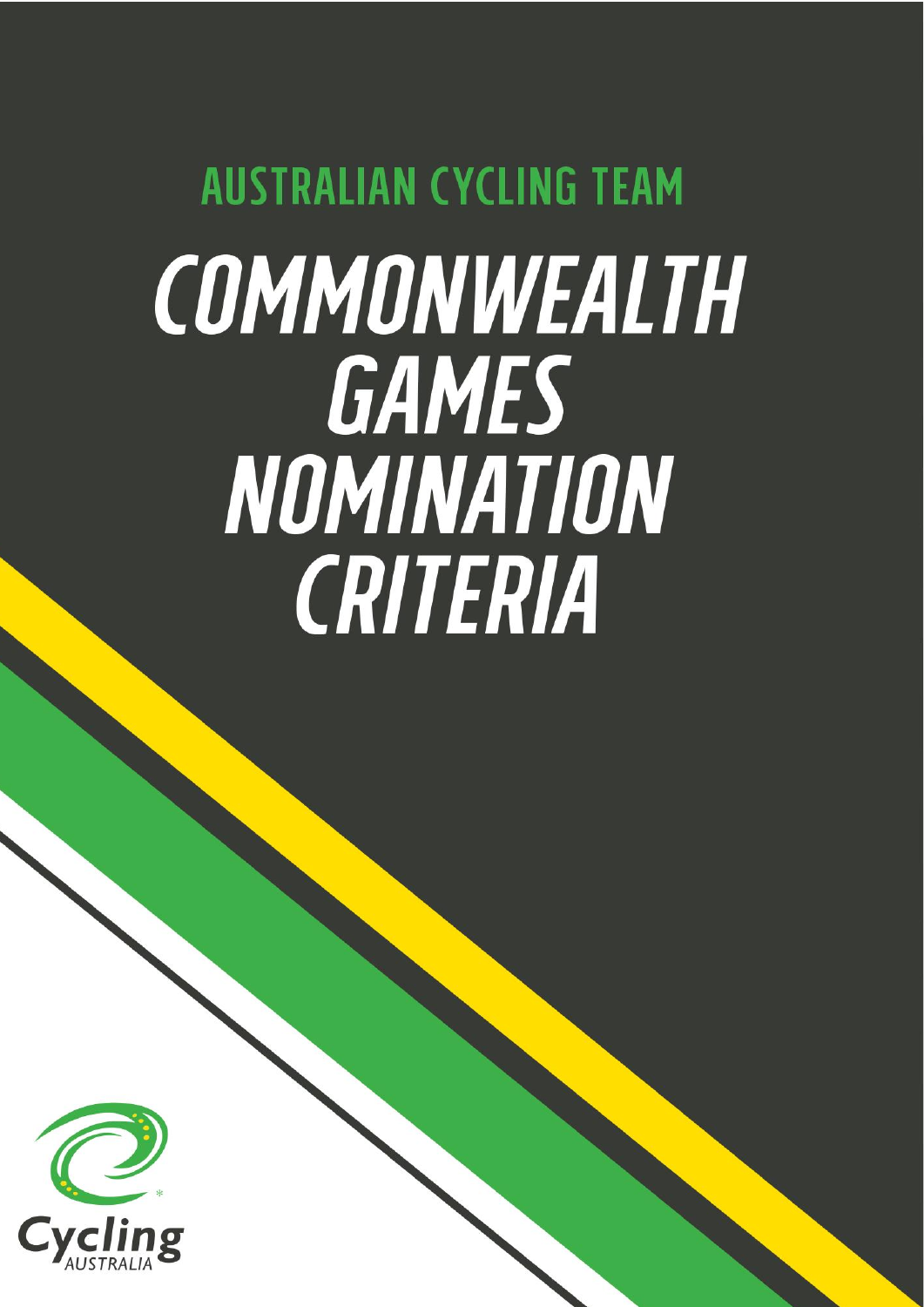

**Cycling Australia Ltd** trading as **CYCLING AUSTRALIA (CA)**

# **AUSTRALIAN CYCLING TEAM NOMINATION CRITERIA**

**XXI Commonwealth Games Gold Coast, Australia 4 – 15 April 2018**



- Section A: General Nomination Eligibility Criteria and Appeals Guide<br>Section B: Track Cycling
- **Track Cycling**
- Section C: Men's Road Cycling
- Section D: Women's Road Cycling
- Section E: Mountain Bike Cross Country

# **Section A:**

**General Nomination Eligibility Criteria and Appeals Guide (applies to all disciplines)**

# **1. OBJECTIVE**

The respective National Selection Panel (Selectors) for each discipline will nominate athletes who they consider in their absolute discretion will have the best chance of meeting the following two objectives:

- 1.1 athletes and/or combinations of athletes capable of achieving Gold medal winning results at the Gold Coast 2018 Commonwealth Games; and
- 1.2 athletes with potential to progress towards medal winning results at the 2020 Tokyo Olympics/Paralympics, or at future World Championships in Olympic events.

# **2. GENERAL INFORMATION**

# **2.1. CA Endorsement**

Cycling Australia (CA) is the national body responsible for the sport of Cycling in Australia as recognised by the Union Cycliste Internationale (UCI). Athlete nomination to the Australian Cycling Team/s will be made by the relevant discipline selectors and will be subject to endorsement by the CA Board.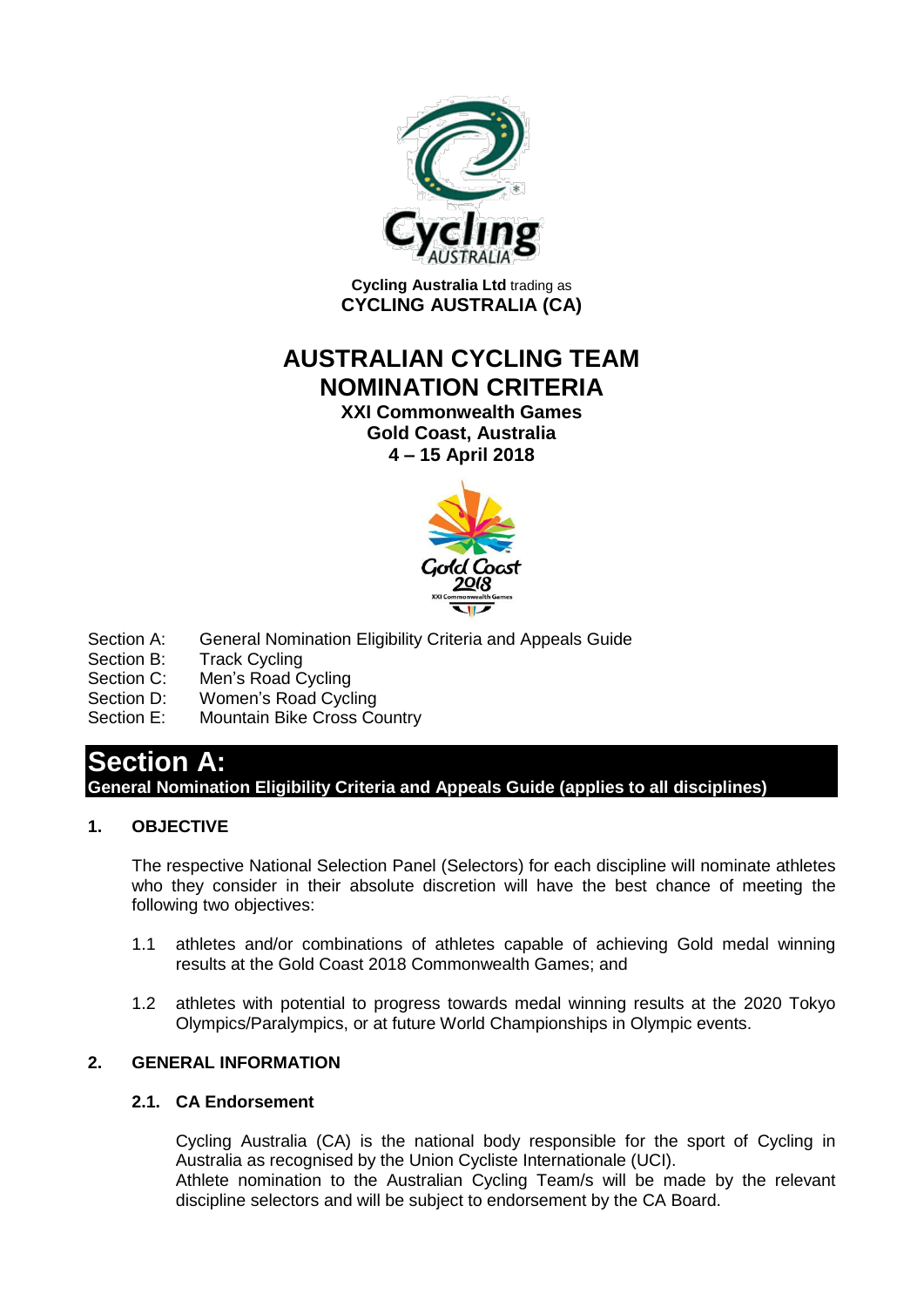CA will nominate final team recommendations to Commonwealth Games Australia (CGA). Ratification by CGA will be subject to their approval and athletes having complied with both CA and CGA requirements for eligibility to be a CGA Team Member.

The National Selection Panel (NSP) for road, track and mountain bike will make recommendations in accordance with the Nomination Criteria to the CA Nomination Committee (NC).

Subsequently, the NC will consider and combine all NSP recommendations to make the final team nomination recommendations to the CA Board for nomination to CGA in accordance with, and in consideration of, the complete CA Nomination Criteria and, specifically, clause 1 above – and with the CA High Performance Strategic Plan.

#### **2.2. Eligibility – Nomination in National squads and Australian teams**

To be eligible for consideration for nomination to a National squad or an Australian Cycling Team, athletes must:

- 2.2.1. Be an **Australian citizen**.
- 2.2.2. Have a **current racing licence** issued by CA or another federation affiliated with the UCI with the nationality marked as Australian.
- 2.2.3. Have read, signed in agreement and returned the execution page of the **2018 CA National Team Agreement and the CGA 2018 Team Agreement.**
- 2.2.4. Have read, signed and returned the **CA No Doping Declaration Policy** and declare that the circumstances have not changed since submitting the declaration.
- 2.2.5. Have met the **Specific Nomination Criteria** as set out for the respective Cycling disciplines in Sections B, C, D, E of this document.
- 2.2.6. Agree to participate in and meet all **competition, training and participation requirements** as determined by the CA High Performance Director (HPD) and/or National Discipline Coach/Technical Director.
- 2.2.7. **Be available for sample collection** and have provided accurate and up-todate whereabouts information on a regular basis as directed by the UCI and/or the Australian Sports Anti-Doping Authority (ASADA), pursuant to the policies of the UCI, CA and the World Anti-Doping Code.
- 2.2.8. Not have breached the **Anti-Doping Policies of the UCI, CA or CGA** nor have had a sanction imposed which has not been completed. For the purpose of considering eligibility for nomination, a breach of the Anti-Doping Policy may include:
	- a. an athlete under investigation for an Anti-Doping Rule Violation (ADRV) where an infraction notice has been issued or the athlete has been stood down under the provisions of the UCI and/or CA Anti-Doping Policies; or
	- b. a failure to comply with an athlete's obligations under UCI or CA Anti-Doping Policy, even if such a breach does not result in an ADRV.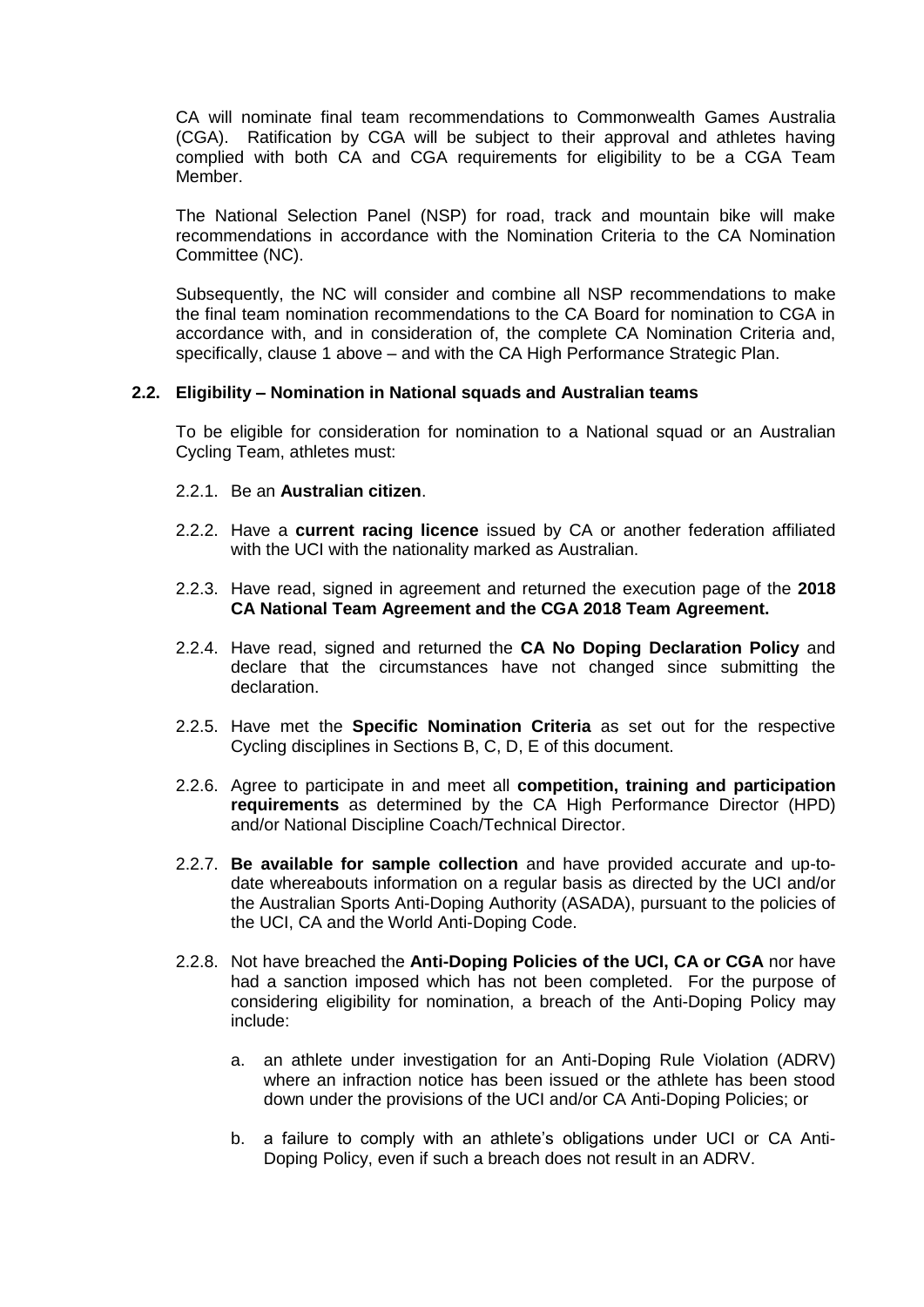- 2.2.9 **ASADA Anti-Doping Education:** To be eligible for nomination, all athletes will be required to be up to date and fully compliant with the ASADA Anti-doping Education (ASADA e-learning), and therefore have completed and be current at the time of nomination with all online updates.
- 2.2.10 An athlete will not be considered for nomination while under CA suspension.
- 2.2.11. Any athlete who, after 1 January 2010, has been found guilty of an Anti-Doping Rule Violation and where the consequent penalty applied is a two-year suspension or greater, will no longer be eligible for selection in an Australian national cycling team.
- 2.2.12. Any athlete who is currently under investigation because of any indictable criminal charge (even where such charge has been heard summarily) having been brought against them or is currently serving a penalty issued by the Courts because of an indictable criminal charge being proven, will not be eligible for selection in an Australian national cycling team, unless he/she is able to satisfy the Board of CA (at its sole discretion) that exceptional circumstances apply. Where the Board is satisfied that exceptional circumstances apply, the athlete may be considered for selection in the national cycling team in accordance with the selection criteria set out in this document. Any request for the Board to consider an athlete's circumstances must be submitted to the Board in writing.
- 2.2.13. To be eligible for consideration for nomination to an Australian Cycling Team, athletes must be a member of a National squad.

# **2.3 National Selection Panels (Selectors)**

The role of assessing athletes against the nomination criteria is the responsibility of the respective selectors who are appointed in accordance with CA policies.

2.3.1 The National selectors consist of the HPD the General Manager, the National Team Manager, and the National Senior Discipline Coach/Technical Director and a person (endorsed by the Cycling Australia board) that has experience and understanding of cycling or high performance sport and with suitable skills for membership of the panel.

Each member will vote on athlete selection based on evidence presented and in line with the selection criteria objectives without bias. In the event of that panel members cannot agree, the HPD will have the final selection decision.

2.3.2 It is the policy of CA that the HPD shall perform the role of convener for each NSP. The HPD shall be responsible for facilitating and monitoring the nomination procedure in accordance with the policy and criteria and directing the administration of the processes of endorsement and advice to athletes.

#### **2.4 Communication**

2.4.1 All **correspondence** should be forwarded to:

General Manager – High Performance (GM-HP) Cycling Australia Postal – PO Box 646, Enfield Plaza, SA, 5085 Phone – 08 8360 5888 Email – [paul.brosnan@cycling.org.au](mailto:paul.brosnan@cycling.org.au)

It is the ultimate responsibility of the athlete to communicate with their national discipline coach as to the progress of their training and competition program and to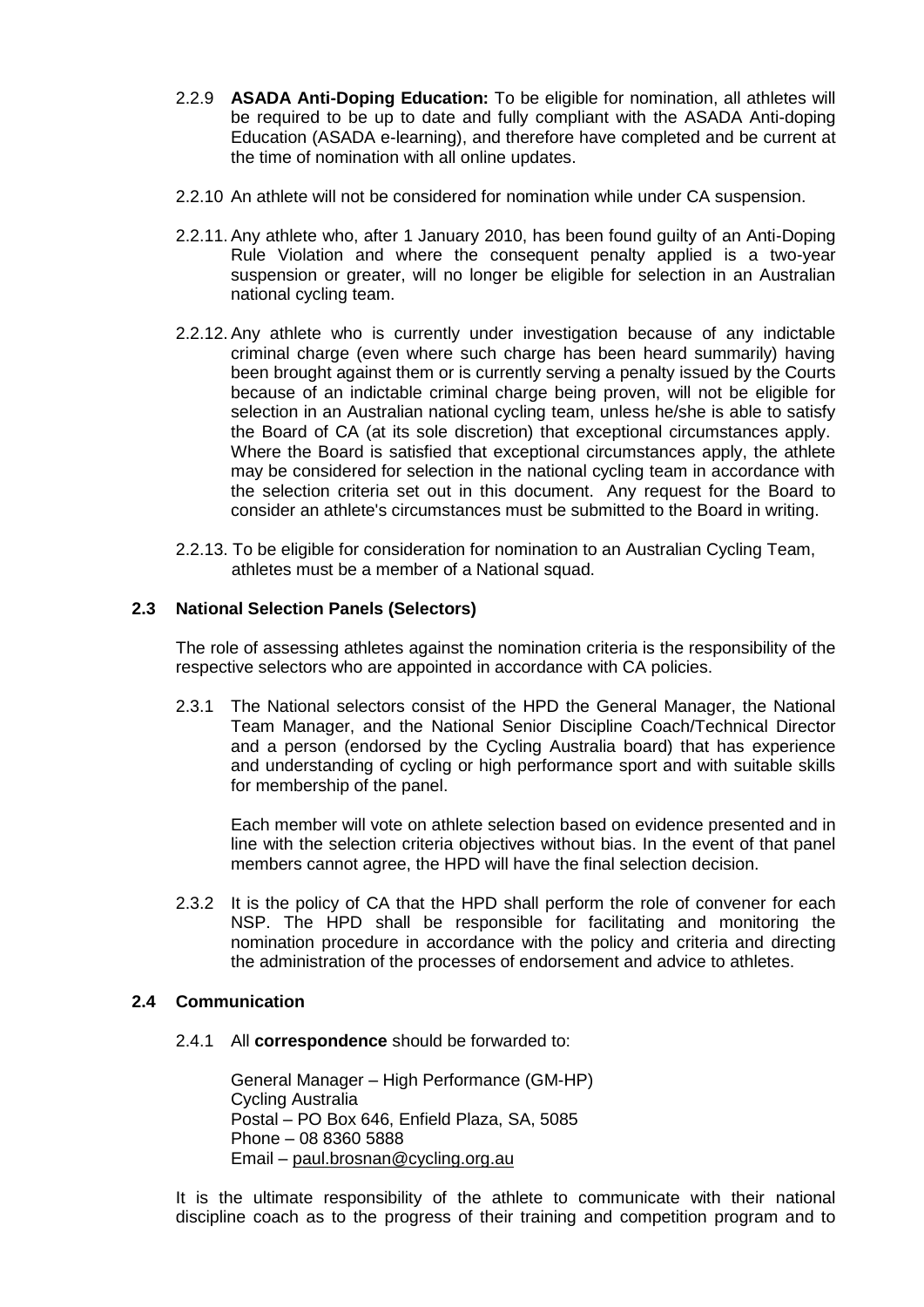provide a record of current results and performances achieved, particularly those relevant to the specific nomination criteria. To facilitate this process, such information may be forwarded through the GM-HP.

2.4.2 These criteria and sub sections may be amended or supplemented, particularly where matters arise which have not been provided for in these criteria. All amendments must be approved by the CA Board and CGA. If approved, the CA Chief Executive Officer (CEO) will notify in writing, any criteria amendment or supplement, and will endeavour to give as much notice as possible, to all persons affected by any such amendment or supplement.

# **3. CRITERIA FOR NOMINATION TO A LONG TEAM**

**3.1.** Athletes may be added or deleted from a national squad or long team in the sole discretion of the respective selectors subject to their performances and obligations in accordance with their nomination in the squad and the specific discipline nomination criteria in Sections B to E.

# **3.2. Performance Time Period**

Refer to specific discipline sections of this criteria B to E.

#### **3.3. Specific Nomination Criteria**

For an athlete to be considered for selection to a national cycling squad or long team they must achieve the specific performance criteria for their respective discipline, as set out in sections B to E.

# **4. NOMINATION CRITERIA FOR THE AUSTRALIAN CYCLING TEAM**

#### **4.1. Specific Discipline Performance Criteria**

For an athlete to be considered for nomination to an Australian cycling team they must achieve the specific performance criteria for their respective discipline, as set out in Sections B to E. As noted above in 2.2.13 to be eligible for consideration for nomination to an Australian Cycling Team, athletes must be a member of a National squad.

#### **4.2. Other nomination criteria that may be considered to meet the objectives in clause 1 are**

- 4.2.1 Podium performance history at international benchmark competitions (World Championships, and Olympics) according to time periods is sections B-E.
- 4.2.2 National discipline coach/technical director assessment of the athlete's ambition and demonstrated commitment to their performance plan and objectives;
- 4.2.3 The athlete's potential to contribute to Olympic qualifying places leading into the next Olympic / Paralympic Games;
- 4.2.4 The athlete's performance trials and testing as directed by the national discipline coach/technical director;
- 4.2.5 The athlete's technical and tactical execution in training and competition;
- 4.2.6 The athlete's consistency in training and performance against agreed objectives and/or benchmarks;
- 4.2.7 The athlete's commitment to attendance, performance, attitude and conduct in training whilst a member of national team program of activity;
- 4.2.8 Priorities of cycling events as set out in the CA High Performance Strategic Plan.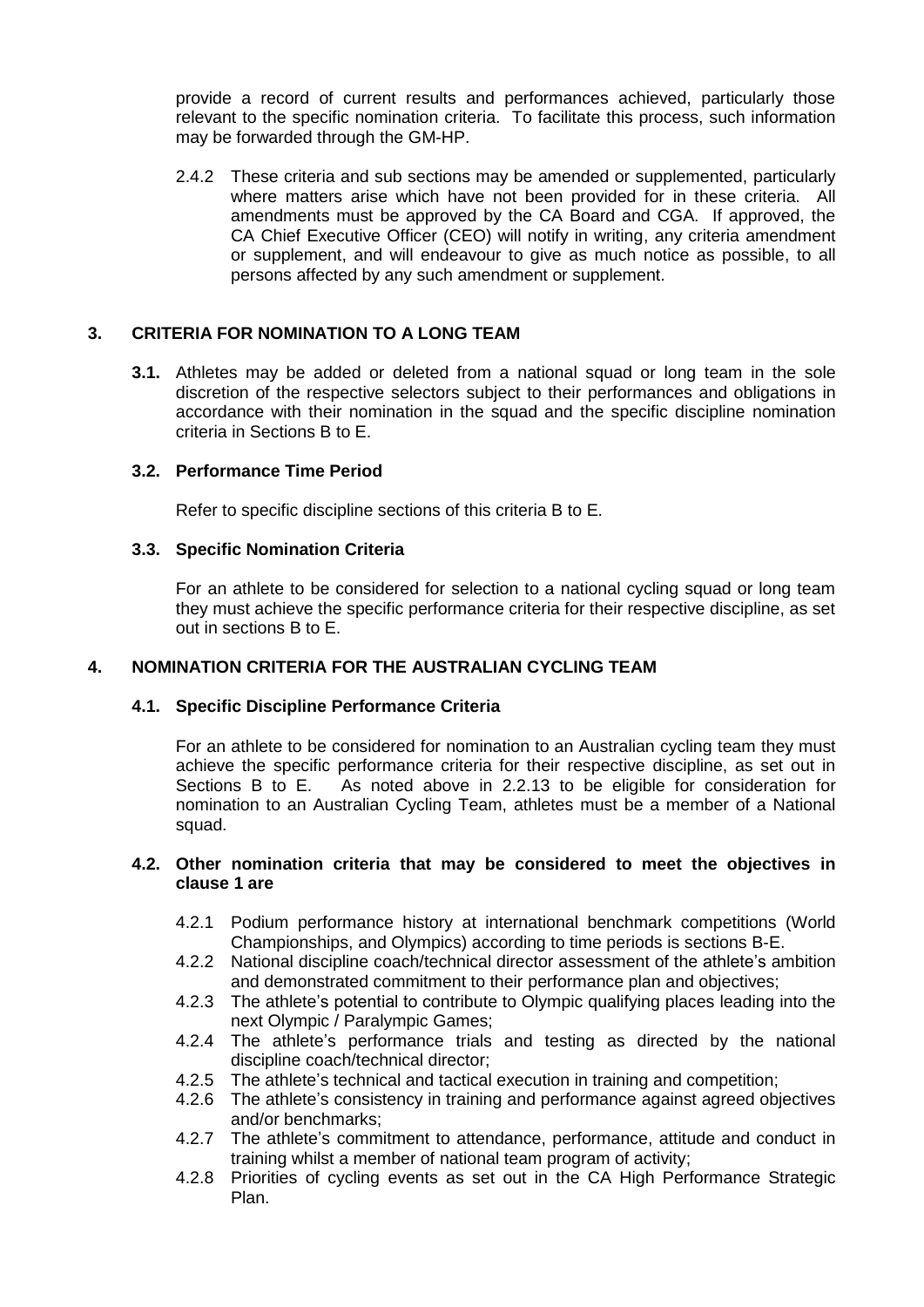These criteria are not listed in any order of importance and none of them has any particular weighting. They need not be considered.

#### **4.3. Team Size & Events**

- 4.3.1 The maximum size for the Australian cycling team is 34 athletes, plus paracycling quota of 2 bikes.
- 4.3.2 The following are indicative discipline team numbers only and selectors as directed by the HPD may alter discipline team numbers within the determined maximum team numbers, to achieve the overall cycling team objectives – as per clause 1.1.

| Men Road                                        | 6 athletes |
|-------------------------------------------------|------------|
| Women Road                                      | 6 athletes |
| Men Mountain Bike                               | 2 athletes |
| Women Mountain Bike                             | 2 athletes |
| <b>Track Sprint Men</b>                         | 4 athletes |
| <b>Track Endurance Men</b>                      | 6 athletes |
| <b>Track Sprint Women</b>                       | 2 athletes |
| <b>Track Endurance Women</b>                    | 6 athletes |
| Track Para-cycling Men (B Tandem Sprint / TT)   | 1 bike     |
| Track Para-cycling Women (B Tandem Sprint / TT) | 1 bike     |

#### **4.3.3 Events**

| <b>Track</b><br><b>Cycling</b> | Men<br>Sprint<br>$\bullet$<br>1000m Time Trial<br>$\bullet$<br><b>Team Sprint</b><br>$\bullet$<br>Keirin<br>$\bullet$ |                                                                                                               | 40km Points Race<br>15km Scratch Race<br>4000m Ind. Pursuit<br>4000m Team Pursuit<br>$\bullet$ |
|--------------------------------|-----------------------------------------------------------------------------------------------------------------------|---------------------------------------------------------------------------------------------------------------|------------------------------------------------------------------------------------------------|
|                                | Women                                                                                                                 | 500m Time Trial<br>$\bullet$<br>Sprint<br>$\bullet$<br><b>Team Sprint</b><br>$\bullet$<br>Keirin<br>$\bullet$ | 25km Points Race<br>10km Scratch Race<br>3000m Ind. Pursuit<br>4000m Team Pursuit<br>$\bullet$ |
| Road<br><b>Cycling</b>         | Men                                                                                                                   | Road Race<br>$\bullet$<br>(168km)                                                                             | <b>Time Trial</b><br>(37.8km)                                                                  |
|                                | Women                                                                                                                 | Road Race<br>(112km)                                                                                          | <b>Time Trial</b><br>(24.5km)                                                                  |
| <b>Mountain</b>                | Men                                                                                                                   | <b>Cross Country</b>                                                                                          |                                                                                                |
| <b>Bike</b>                    | Women                                                                                                                 | <b>Cross Country</b><br>$\bullet$                                                                             |                                                                                                |
| <b>Track</b>                   | Men                                                                                                                   | Sprint<br>$\bullet$                                                                                           | 1000m Time Trial<br>$\bullet$                                                                  |
| Para-<br>cycling               | Women                                                                                                                 | Sprint                                                                                                        | 1000m Time Trial                                                                               |

- 4.3.4 CA reserves the right to **not** fill Commonwealth Games Federation (CGF) quotas. Unless otherwise resolved by the CA Board the HPD may exercise the right of CA under this clause to not fill all CGF quotas.
- 4.3.5 Where more athletes achieve the nomination criteria than there are places available for Australia, the selectors determine which athletes are to be nominated to the National Team. Therefore, meeting the specific requirements of the Nomination Criteria does not guarantee an athlete nomination to CGA for selection in the 2018 Australian Commonwealth Games Team.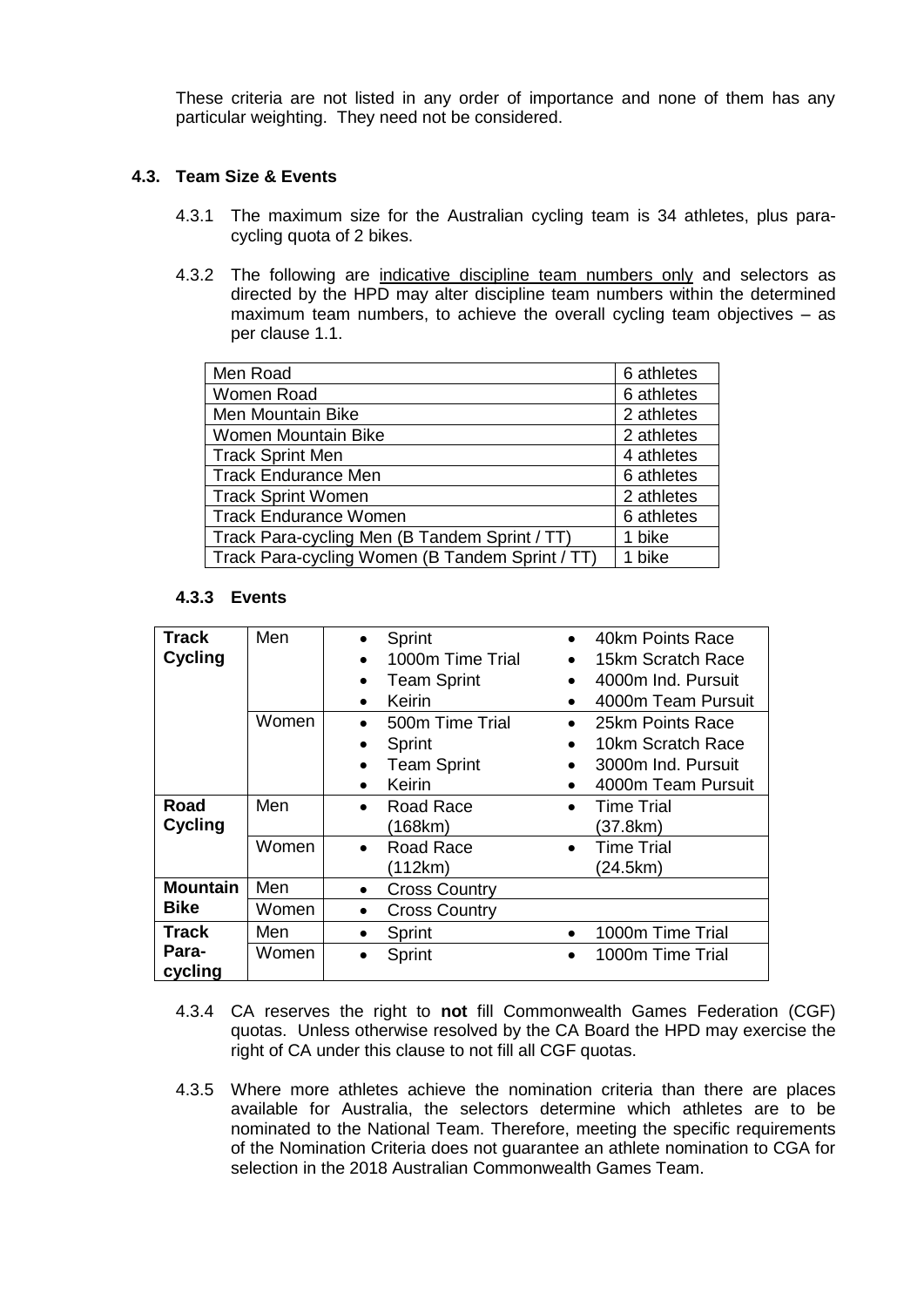#### **4.4. Reserves**

- 4.4.1 Reserves may be identified for any event. The selectors may reconvene between nomination and competition to replace a previously nominated athlete for reasons which may include failure to maintain performance at the level which earned their nomination or due to non-compliance with the CA and/or CGA Team Agreement.
- 4.4.2 Reserve athletes, if identified, will not be nominated to CGA and therefore will not be part of the 2018 Australian Commonwealth Games Team unless and until they replace an athlete chosen for nomination to CGA or a selected athlete.

# **4.5 Trials**

- 4.5.1 Athletes may be asked to undergo performance trials in training to ensure final athlete selection meets the overall objectives of the CA Strategic Plan, and Commonwealth Games targets.
- 4.5.2 Any trials outside of CA/UCI competition will be approved at the discretion of National Discipline Coaches/Technical Director and approved by the HPD. In exceptional circumstances, the selectors may schedule a trial by invitation only, for nomination purposes. In that instance, 14 days' notice will be provided to the athletes for the trial.
- 4.5.3 For any trial in or out of competition, the athlete will be required to use a UCI compliant bicycle for that specific trial.

# **5 EXTENUATING CIRCUMSTANCES**

- 5.1 In considering the performances of athletes at competitions, trials, training camps or other attendances required under these criteria, the HPD may at thier discretion, approve "extenuating circumstances".
- 5.2 For the purposes of clause 5.1 above, extenuating circumstances means an inability to compete, attend training camps or perform at an optimum level arising from:
	- 5.2.1 Injury or illness;
	- 5.2.2 Travel delays;
	- 5.2.3 Equipment failure;
	- 5.2.4 Bereavement or personal misfortune, and/or
	- 5.2.5 Any other factors reasonably considered by the HPD to constitute extenuating circumstances.
- 5.3 Athletes unable to compete at competitions, trials, training camps or other attendances required under these criteria must advise and seek approval from the HPD of this fact and the reasons thereof, with as much advance notice as possible (ideally seven days) prior to the commencement of the competition, trial, training camp or other attendance that may be required under this nomination criteria.
- 5.4 In the case of injury or illness, athletes will be required to undergo a medical examination by a doctor or doctors nominated/approved by the HPD.
- 5.5 A decision in each case of extenuating circumstances will be made by the HPD on an individual basis. There is no appeal against a decision of the HPD under this clause 5.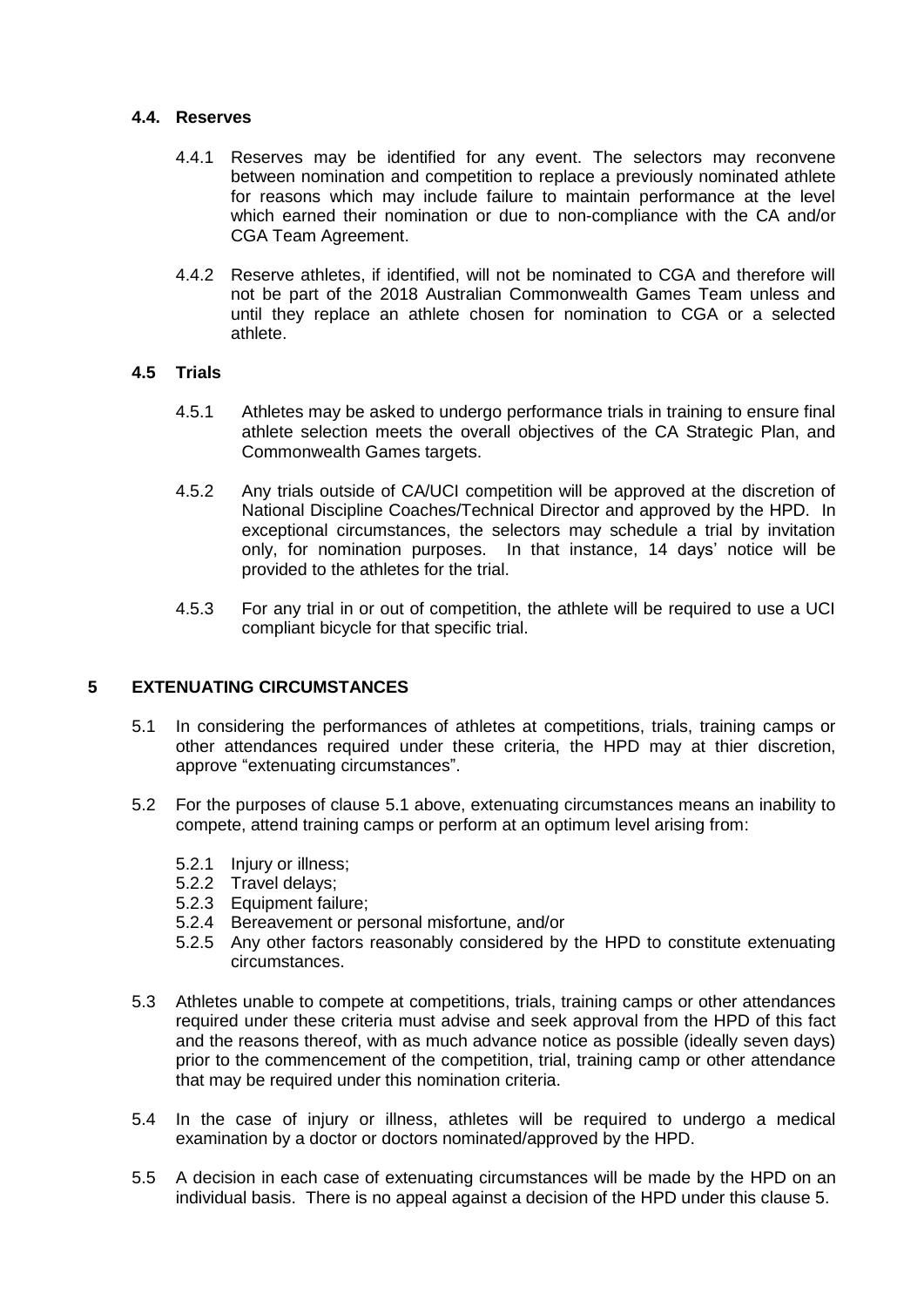# **6 APPEALS**

In accordance with the provisions of the CA polices, an athlete may lodge an appeal against non-nomination in a national squad or Australian Cycling Team. The process for dealing with such an appeal is detailed hereafter:

# **6.1 Grounds of Appeal**

- 6.1.1 An aggrieved person may appeal against a decision of the selectors in accordance with this policy.
- 6.1.2 The sole grounds of any appeal to a Nomination Review Panel (NRP) are that:
	- a. the athlete's omission from nomination was a result of a failure by CA to properly follow and/or implement the process set out in this Policy;
	- b. the appellant was not given a reasonable opportunity by CA to satisfy the nomination criteria;
	- c. the nomination decision was affected by actual bias; OR
	- d. there was no material on which the nomination decision could reasonably be based.

#### **6.2 Procedure for Appeal**

- 6.2.1 Any appeal against a decision of the selectors must be made by the prescribed deadline (usually 48 hours) following any public announcement of the nominations;
- 6.2.2 The appeal must be lodged in writing with the CEO and accompanied by the prescribed fee (\$500). If the matter does not proceed to a hearing or if the appeal is successful, the appeal fee may be refunded in part or in full.
- 6.2.3 The application for the appeal must set out*:*
	- a. The decision of the selectors in question;
	- b. The ground(s) on which the appeal is made; and
	- c. The reasons or circumstances supporting the alleged grounds of appeal.
- 6.2.4 Nothing in this policy prevents the withdrawal of an appeal at any time in writing.
- 6.2.5 On receipt of an appeal in accordance with this policy, the CEO must forward the appeal documents to the NRP without delay.

#### **6.3 Constitution of Nomination Review Panel**

- 6.3.1 The CA Board will appoint a NRP who will be constituted by any three persons available to hear the appeal, but which must include the following:
	- a. A person with legal training, experience in dispute resolution, or suitable experience in the process of determining nomination appeals in sport, who will act as Chairperson of the NRP;
	- b. A person with experience and understanding of cycling or high performance sport and with suitable skills for membership of the panel;
- 6.3.2 No member of the NRP may be a selector or have been a party to or directly interested in the matter under consideration.
- 6.3.3 All members of the NRP must declare any possible conflict or perception of conflict of interest. The Chairperson of the NRP will review any declaration and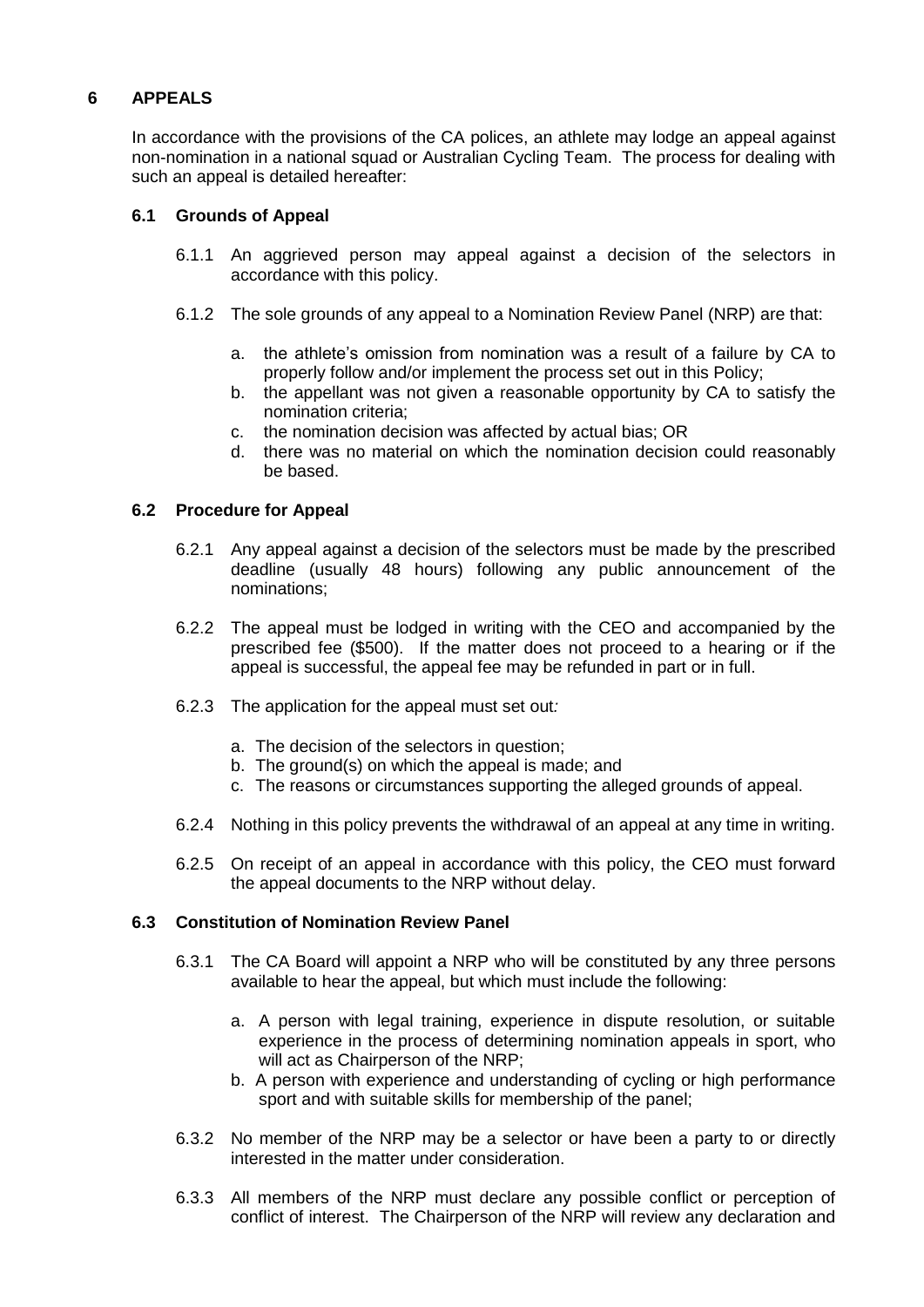determine whether any particular member of the NRP can sit on any particular appeal.

#### **6.4 Functions of the Nomination Review Panel**

The NRP has no power of nomination or re-nomination. The NRP may review the matter set out in the appeal and may (as appropriate) refer the matter back to the selectors for consideration.

#### **6.5. Procedures for the Nomination Review Panel**

6.5.1 The NRP shall, as soon as practical after receiving notice of the appeal, investigate and consider the matter and shall within seven days of receiving such notice, progress as follows:

#### 6.5.2 **Preliminary Assessment**:

Upon request by the CEO, the Chairperson of the NRP may conduct a preliminary review of the grounds for Appeal in order to assess the strength of the appellant's submission. The NRP Chairperson reserves the right to make contact with the appellant and/or selectors, should it be required, for clarification or additional information in this preliminary assessment phase. The NRP will then act in one of the following ways;

- a. Progress to a formal hearing of the appeal, on the basis that preliminary assessments indicate the case warrants a formal hearing; or
- b. Dismiss the appeal and not progress to a formal appeal hearing, ruling the case closed due to lack of merit. The appellant will then be informed in writing of these findings.
- 6.5.3 If the matter warrants referral to a formal hearing the NRP shall, as soon as practicable, having regard to the timing of nomination and proximity of relevant competition, direct the CEO to serve a notice in writing on the aggrieved party:
	- a. Stating that the aggrieved party may address the decision of the NRP at a meeting to be held as soon as practicable, and no later than ten days from the date of the notice;
	- b. Stating the date, place and time of that meeting; and
	- c. Informing the aggrieved person that he or she may do any one or more of the following:
		- i. Attend that meeting personally, by teleconference link or by his or her representative, not being legally trained or qualified; or
		- ii. Give the NRP, no later than 24 hours before the time of that meeting, a further written statement setting out relevant information surrounding the appeal.
- 6.5.4 Any other athlete/s that may be affected by the outcome of an appeal shall also be notified and;
	- a. be advised of the appeal and the grounds submitted for appeal; and
	- b. be provided the opportunity to lodge a written submission or attend a hearing and provide evidence or be represented at the hearing by a nominated person/s.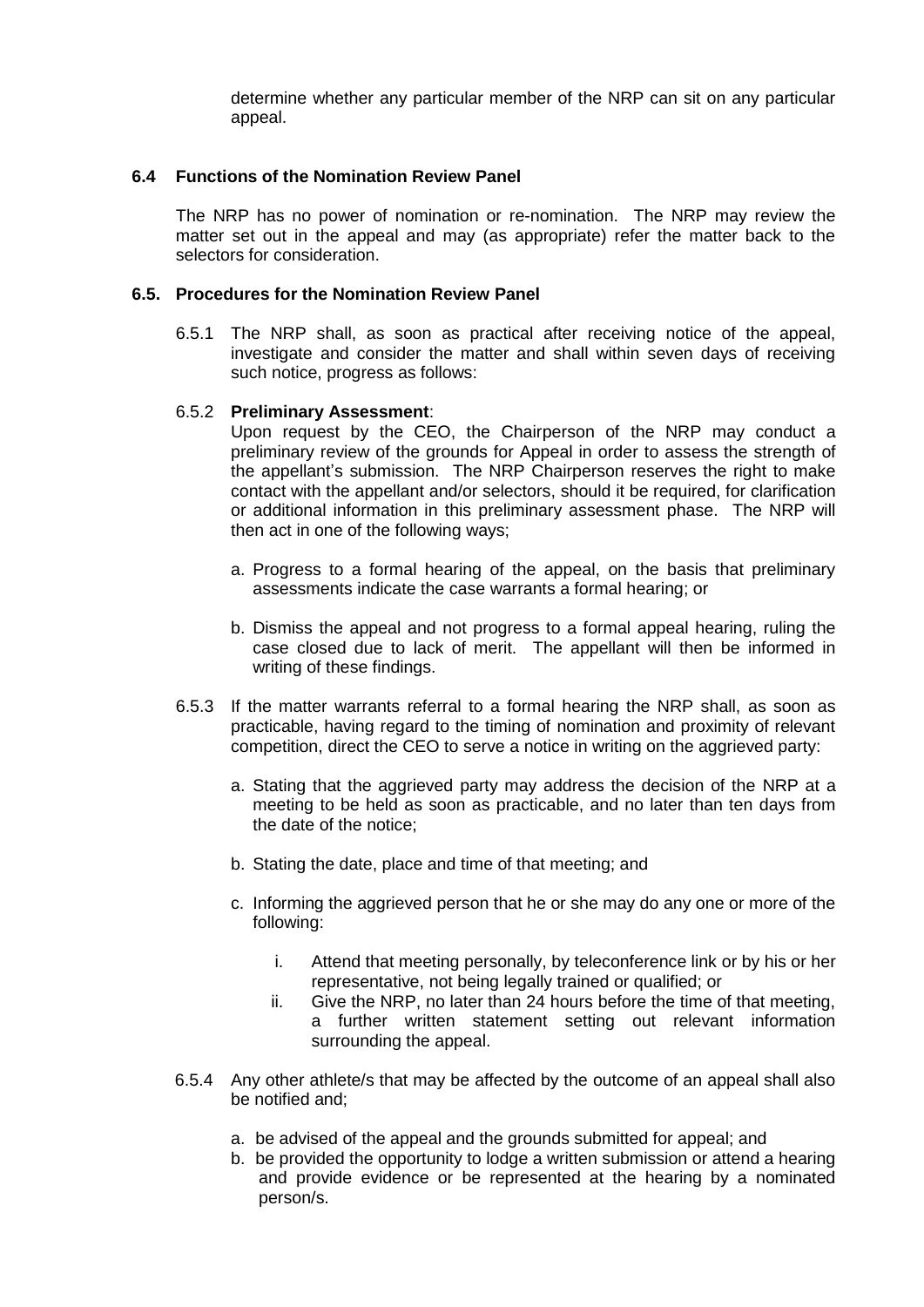- 6.5.5 The selectors will also be requested to lodge a written statement outlining the reasons for their nominations that impacted upon the non-nomination of the aggrieved party.
- 6.5.6 The NRP may conduct a meeting convened in accordance with this policy (or any adjournment thereof) in such manner as it sees fit, but shall:
	- a. Give to the aggrieved party, affected athlete/s and the selectors every opportunity to be heard;
	- b. Give due consideration to any written statement by the aggrieved person;
	- c. Allow the aggrieved person to be present along with his or her adult representative (not being legally trained or qualified); and may, request or require the aggrieved person or any other witness to attend the meeting or provide such evidence as is available.
	- d. Allow any affected party to make a submission to the NRP and attend the hearing and provide evidence as is available.
	- e. Following consideration of all relevant and available information, the NRP shall arrive at a finding. A decision of the NRP shall be by a majority decision.
	- f. The NRP shall notify the CEO of its finding within 24 hours.
	- g. If the NRP considers the grounds alleged by the aggrieved person to be satisfied, it shall refer the matter back to the selectors for reconsideration of the nomination of the relevant squad, team or individual.
	- h. The selectors shall comply with any direction provided by the NRP in any referral.
	- i. Unless an appeal is lodged under clause 6.6. any further nomination decision of the selectors under the direction of the NRP shall be final, and no other further appeal shall be available to the aggrieved person in respect of that nomination.

# **6.6. Court of Arbitration for Sport**

#### **6.6.1 Right of Appeal to the Court of Arbitration for Sport**

A person who wishes to appeal against a decision of the NRP may appeal to the Court of Arbitration for Sport (CAS). Subject to this document the Code of Arbitration for Sport will apply for the appeal procedures. The decision of the CAS will be final and binding on the parties and it is agreed that neither party will institute or maintain proceedings in any court or tribunal other than the CAS.

#### **6.6.2 Time in which appeal to the CAS can be lodged**

A person wishing to appeal to the CAS must give written notice of that fact to the CEO within 48 hours of the announcement of the decision against which the appeal is made and must then file his or her statement of appeal with the CAS within a further 48 hours.

#### **6.6.3 Failure to observe time limits**

Failure of the appellant to observe the above time limits will render any appeal a nullity provided that a person may apply to CA for an extension of time in which to commence an appeal. CA may grant such an extension only in extenuating circumstances outside the control of the aggrieved person.

#### **6.6.4 Grounds of appeal**

The sole grounds of any appeal to CAS under this clause are that: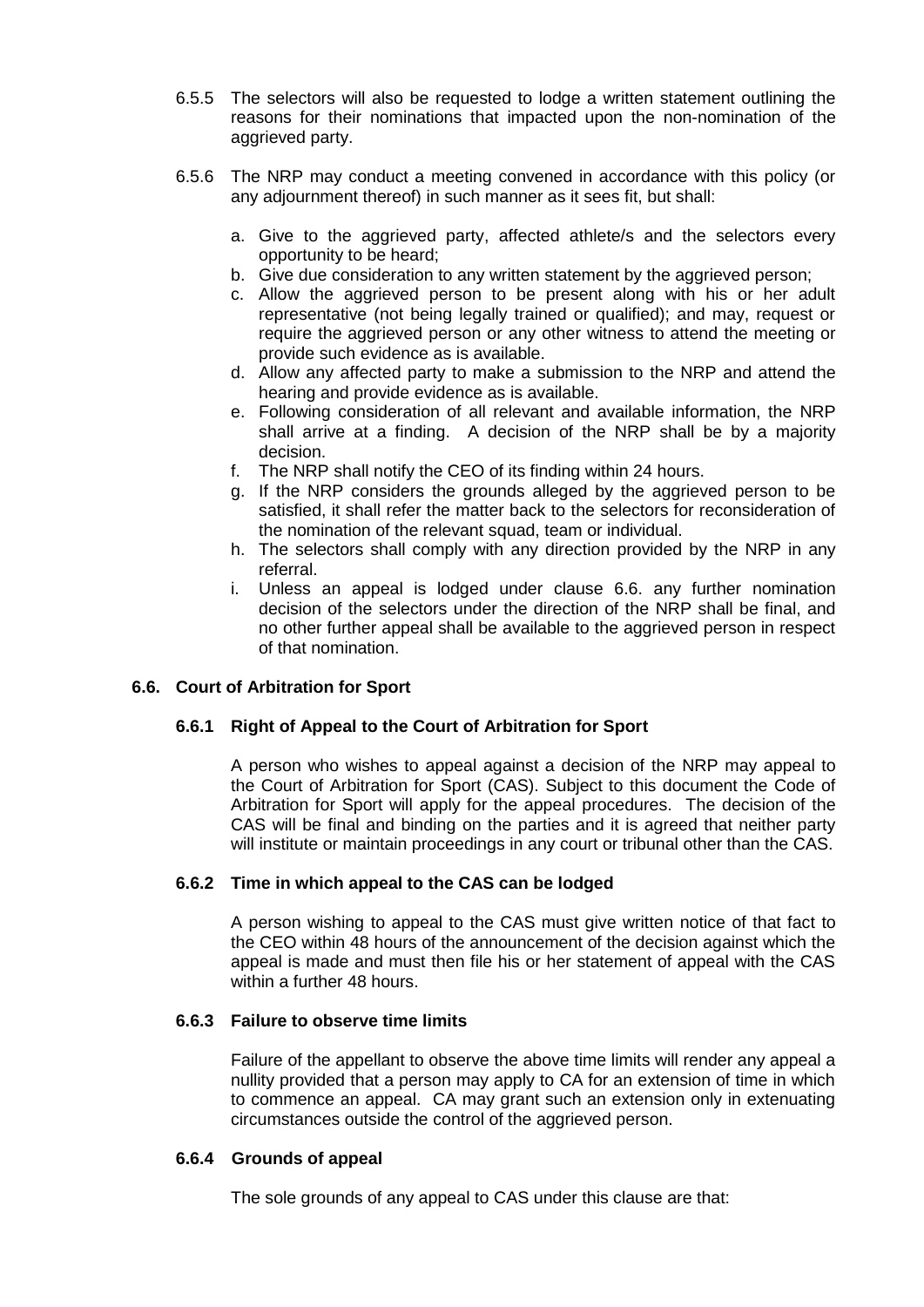- a. the NRP erred in law; or
- b. the decision was one that no reasonable panel could have arrived at.

# **7 SCHEDULE FOR NOMINATION PROCESS**

The timeframe for the nomination process of the Australian cycling team is set out below:

# **Road Men, Road Women, Track Cycling, Mountain Bike**

| 31 January 2018  | Deadline for recording a performance                |
|------------------|-----------------------------------------------------|
| 6 February 2018  | Deadline for NC to lodge final nominations with CA  |
| (1000 AEDT)      | CEO                                                 |
| 7 February 2018  | Deadline for CA Board to endorse nominations        |
| (1000 AEDT)      |                                                     |
| 7 February 2018  | Deadline for CA to advise athletes of their         |
| (1900 AEDT)      | nomination, subject to appeal and CGA ratification  |
| 9 February 2018  | Deadline for athletes to lodge appeals against non- |
| $(15:00$ AEDT)   | nomination                                          |
| 15 February 2018 | Date assigned to conduct hearings for any appeals   |
| 20 February 2018 | Final team nominations forwarded to the CGA         |
| (1700 AESST)     |                                                     |
| <b>TBC</b>       | Deadline for CGA to make entries to the CGF         |
| <b>TBC</b>       | Final team announced by CGA/CA                      |

# **8 KEY COMPETITION DATES**

|              | 4-Apr | 5-Apr | 6-Apr | 7-Apr | 8-Apr | 9-Apr | 10-Apr | $11-Apr$ | 12-Apr | 13-Apr | 14-Apr | 15-Apr |
|--------------|-------|-------|-------|-------|-------|-------|--------|----------|--------|--------|--------|--------|
| <b>Track</b> |       |       |       |       |       |       |        |          |        |        |        |        |
| Road         |       |       |       |       |       |       |        |          |        |        |        |        |
| <b>MTB</b>   |       |       |       |       |       |       |        |          |        |        |        |        |
| Other        |       |       |       |       |       |       |        |          |        |        |        |        |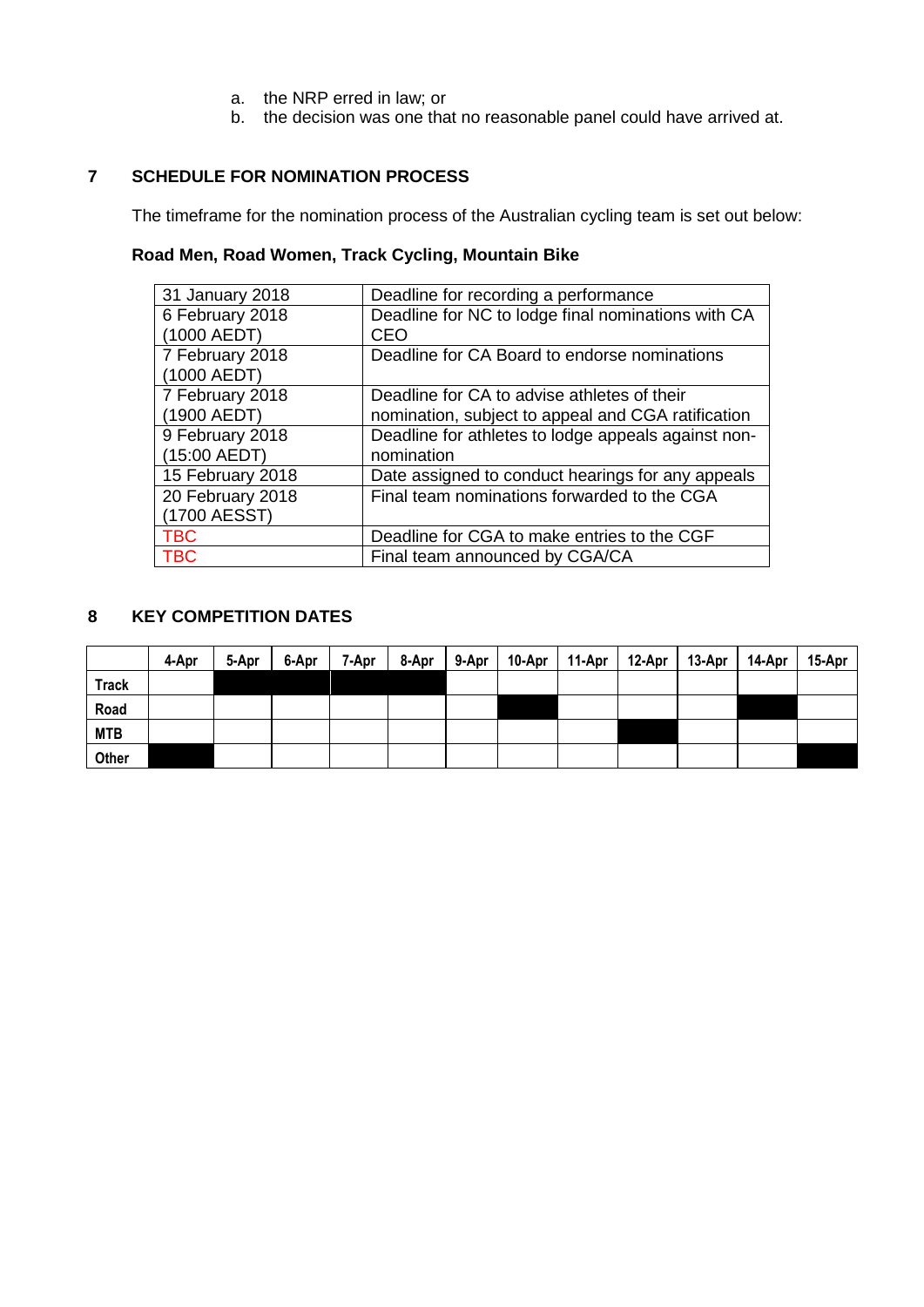# **Men and Women**

# **Section B Track Cycling Para-cycling**

# **1. GENERAL**

1.1. **Objectives:** Refer to Clause 1 in Section A.

# 1.2. **Performance Time Period:**

- 1.2.1 **Long Team**: Commencing 25 February 2017 and concluding 31 January 2018
- 1.2.2 **Final Team:** a final team will be nominated from athletes selected from the Long Team, based on assessment against performance criteria. (Refer Section A, clause 7 for timetable)
- 1.3. **Team Size & Events:** Refer to Section A, clause 4.3.
- 1.4. **Selections for Start List:** The High Performance Director (HPD), with advice from the respective national head coach, will determine the athletes to start in each event on the basis of performances in competition and training leading into the competition.
- 1.5. **Next Best:** If no athletes or too few athletes achieve the Nomination Criteria, then the selectors may consider the next best athlete(s) based on performances assessed against the performance criteria.

# **2. LONG TEAM - PERFORMANCE CRITERIA**

The selectors will determine team nominations based on the following two levels:

- Level 1: Direct Nominations
- Level 2: Discretionary Nominations

#### **2.1. Level 1: Direct Nominations to the Long Team**

Direct nominations to the Long Team will be granted when an athlete/team satisfies one or more of the following performance standards, **in the following competitions**. Only the best performed athlete will gain direct nomination – in each event.

# **2.1.1 Competitions**

- 2017 Track Cycling World Championships (excluding sprint events)
- 2018 Oceania Track Championships (20-23 Nov 2017)
- Austral (Austral Sprint Events Only) (17 Dec 2017)
- 2018 Para-cycling Australian Track Championships (Dec 2017)
- 2018 Para-cycling Track Cycling World Championships (tba)

# **2.1.2 Direct nominations to the Long Team for individual sprint events**

- Winner of 2018 Oceania Championships (20-23 Nov 2017)
- Winner of Austral (Austral Sprint Events Only) (17 Dec 2017)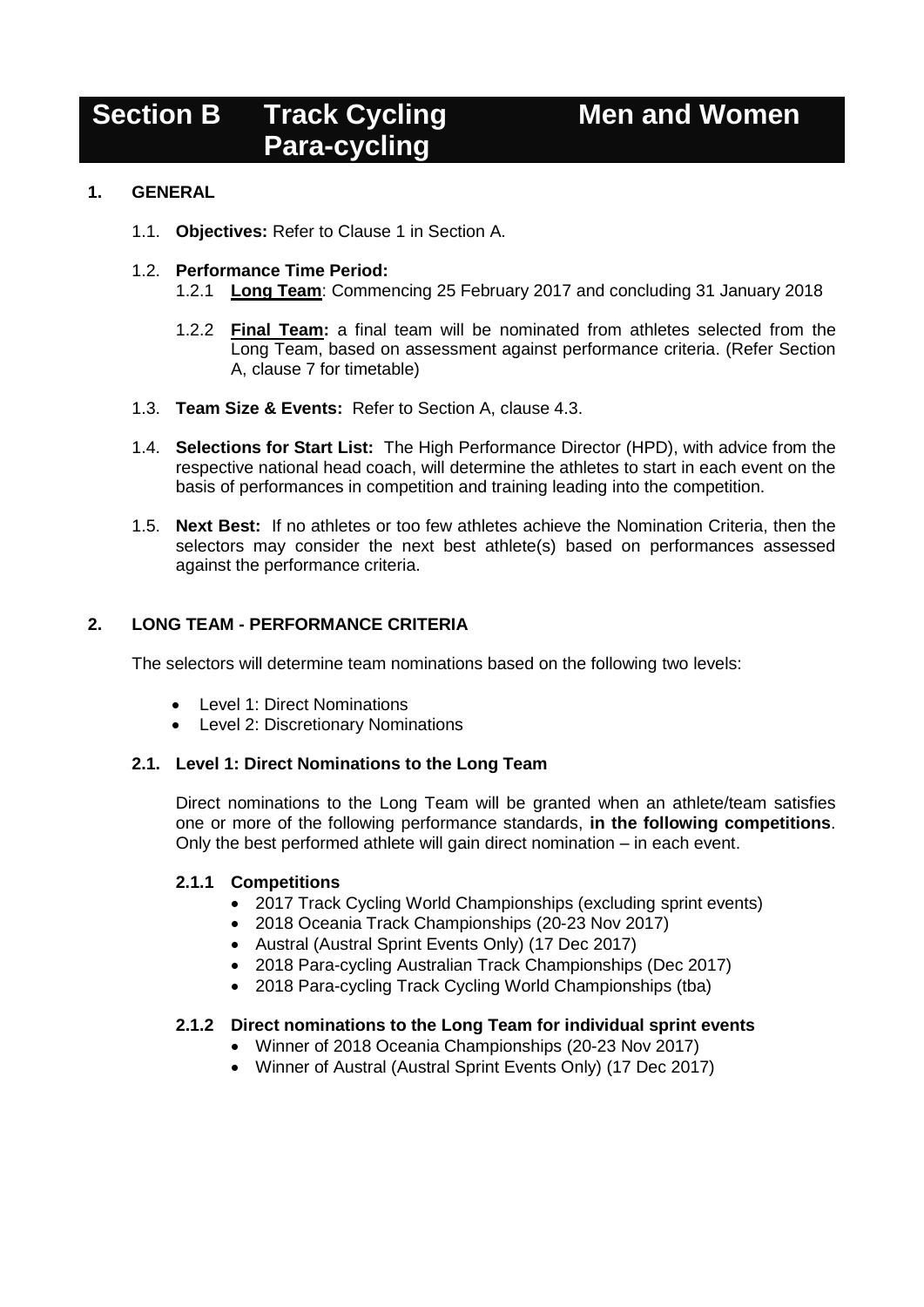# **Men Track Endurance - Performance standards for direct nominations**

| <b>Event/Trial</b>       | Performance Time    |
|--------------------------|---------------------|
| 4000m Teams Pursuit      | $<$ 3 min 54.50 sec |
| 4000m Individual Pursuit | $<$ 4 min 16.00 sec |

# **Women Track Endurance – Performance standards for direct nominations**

| Event/Trial              | <b>Performance Time</b> |  |
|--------------------------|-------------------------|--|
| 4000m Teams Pursuit      | $<$ 4 min 17.50 sec     |  |
| 3000m Individual Pursuit | $<$ 3 min 30.00 sec     |  |

# **Men Sprint - Performance standards for direct nominations**

| <b>Event/Trial</b>                 |              | <b>Performance Time</b> |
|------------------------------------|--------------|-------------------------|
| <b>Team Sprint</b>                 | - Position 1 | $<$ 17.50 sec           |
|                                    | - Position 2 | $<$ 12.90 sec           |
|                                    | - Position 3 | $<$ 13.20 sec           |
| Sprint                             | $-200m$ TT   | $<$ 9.90 sec            |
| 1000m Time Trial                   |              | <1 min 01.50 sec        |
| B Tandem 1000m Time Trial          |              | <1 min 03.00 sec        |
| B Tandem Flying 200 (sprint event) |              | $<$ 10.45 sec           |

# **Women Sprint – Performance standards for direct nominations**

| <b>Event/Trial</b>                 |                     | <b>Performance Time</b> |
|------------------------------------|---------------------|-------------------------|
| <b>Team Sprint</b>                 | - Position 1        | $<$ 18.80 sec           |
|                                    | - Position 2        | $<$ 14.00 sec           |
| Sprint                             | $-200m$ TT          | $<$ 10.90 sec           |
| 500m Time Trial                    | $<$ 34.00 sec       |                         |
| B Tandem 1000m Time Trial          | $<$ 1 min 10.00 sec |                         |
| B Tandem Flying 200 (sprint event) | $<$ 11.50 sec       |                         |

- 2.1.3 All performances in clause 2.1 above will be subject to application and compliance of the following:
	- Specific terms and conditions (including temperature and track correction) set out in Clause 3.
	- The UCI event and bicycle rules for each event, unless stated otherwise in Clause 3.

# **2.2 Level 2: Discretionary Nominations**

The selectors will exercise full discretion to determine all additional nominations to the Long Team in accord with the objectives listed in clause 1.1, and with reference to the criteria in **Section A, clause 4.2.**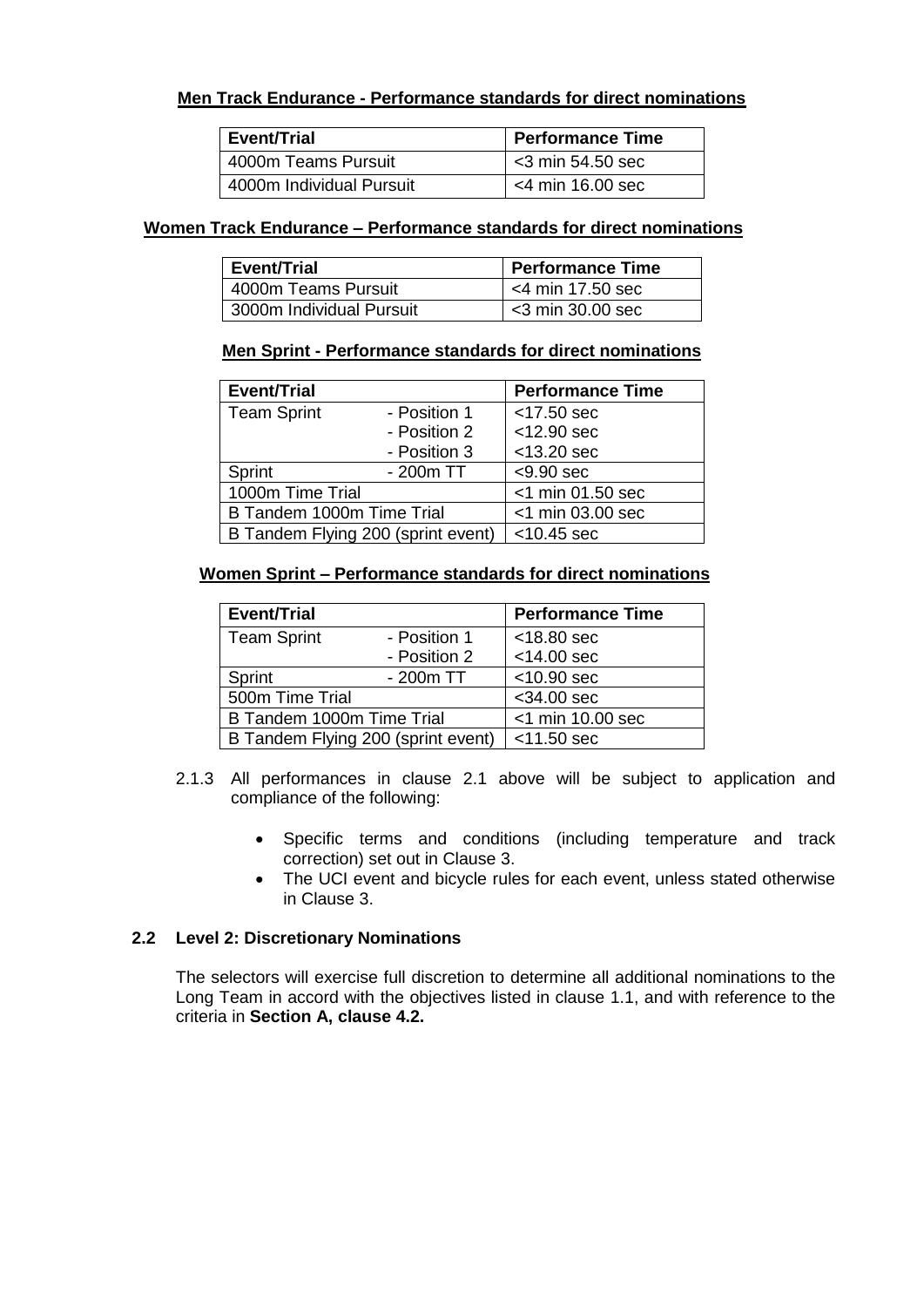# **3. CONDITIONS FOR RECORDING A VALID TIME FOR NOMINATION PURPOSES**

- 3.1. All track discipline competition performance times and timed trials conducted for the purpose of achieving specific performance criteria are to be conducted only with the authority of the selectors and in controlled conditions that must satisfy the following:
	- 3.1.1. Be witnessed by at least one of the following:
		- a National Team coach,
		- a State Institute of Sport Head Coach,
		- a member of a National Selection Panel
		- a suitably experienced person appointed by the GM-HP where one of the above is not available
	- 3.1.2. Ideally, a nationally accredited commisaire would also be in attendance.
	- 3.1.3. Timed trials out of competition be conducted on an empty track (no other athletes) with marker sponges or during a sanctioned competition. This includes team sprint races for the timing of a standing start 250m time trial.
	- 3.1.4. Proper starting gates are to be used for trials involving a standing start (ie 250m, 500m and 1000m trials). A handheld start with an electronic timing device activated by movement of the front wheel will only be permitted for timing of an individual and/or team pursuit trial.
	- 3.1.5. Electronic timing (inclusive of light gates) is to be used for all trials.
	- 3.1.6. A HD video camera with the following minimum settings to be used to capture each trial. (min. 720p, 50 x frames p/s & 1/250th shutter speed)
	- 3.1.7. For all standing trials/races, the first lap time must be recorded, in addition to the total time for the performance.
	- 3.1.8. A performance may be recorded on a UCI certified velodrome **below 500m in altitude.**
	- 3.1.9. For the flying 200m time trial, any performance time may only be recorded on a 250m length track.
	- 3.1.10. The following environmental information must be recorded at track side by a National Team Coach, State Institute of Sport Head Coach or National Selector, within 10min prior or post performance, using an AIS or State Sports Institute approved/calibrated Environmental Conditions Measurement Instrument.
		- **Temperature** in degree Celsius rounded down to the whole number (eg.  $28.6 \text{ deg} = 28 \text{ deg}$
		- **Barometric Pressure** (BP), in Millibar (mb) or Hectopascals (hPa) rounded down to whole number (eg.  $1013.5 = 1013$ )
		- **Relative Humidity** (RH), rounded down to the whole number (49.5% = 49%)
- 3.2 For all events the environmental conditions will be applied against the times recorded through the CA Environmental Conditions Correction Tool (software).

The baseline (zero) standards set for environmental conditions are:

| • Temperature:         | $26^{\circ}$ C  |
|------------------------|-----------------|
| • Barometric Pressure: | 1013 hPa $/$ mb |
|                        |                 |

• Relative Humidity: 50%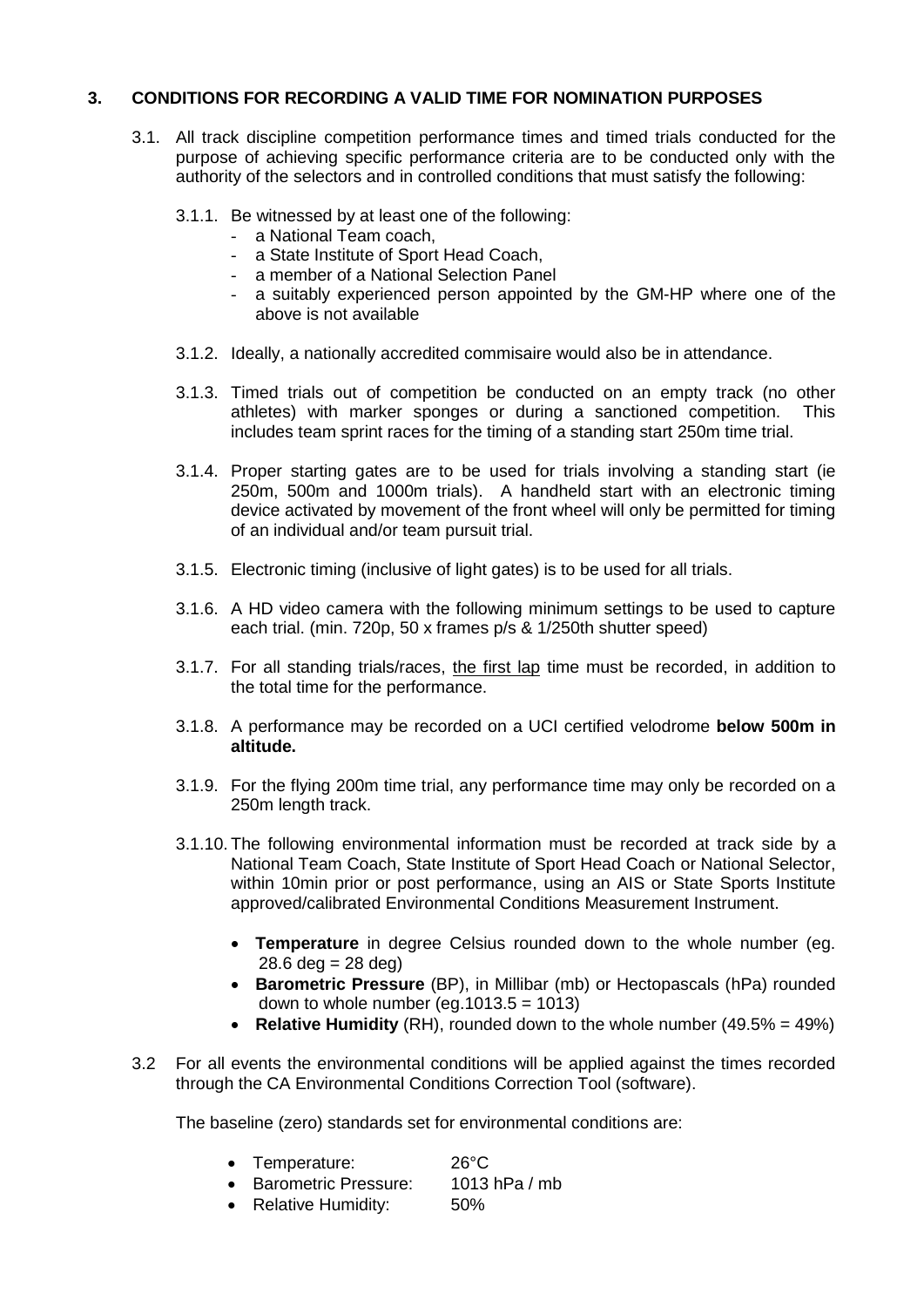All environmental adjustments are made up or down based on the factors above – in combination.

- 3.3 For all timed sprint events the times recorded will be adjusted to standardised environmental conditions via the CA Environmental Conditions Standardisation Tool and rounded down to the hundredth of a second and track correction
- 3.4 The CA Environmental Conditions Correction Tool has been developed with the input of both national and international sports science expertise. This software tool will be made is available to relevant National State and AIS Program coaches. (http://cyclingaus.org/calc/).
- 3.5 Each athlete will be allowed only two trials outside of CA/UCI sanctioned competition, to be completed at the venue and date specified by the selectors. Refer to Section A, clause 4.5 for trial details.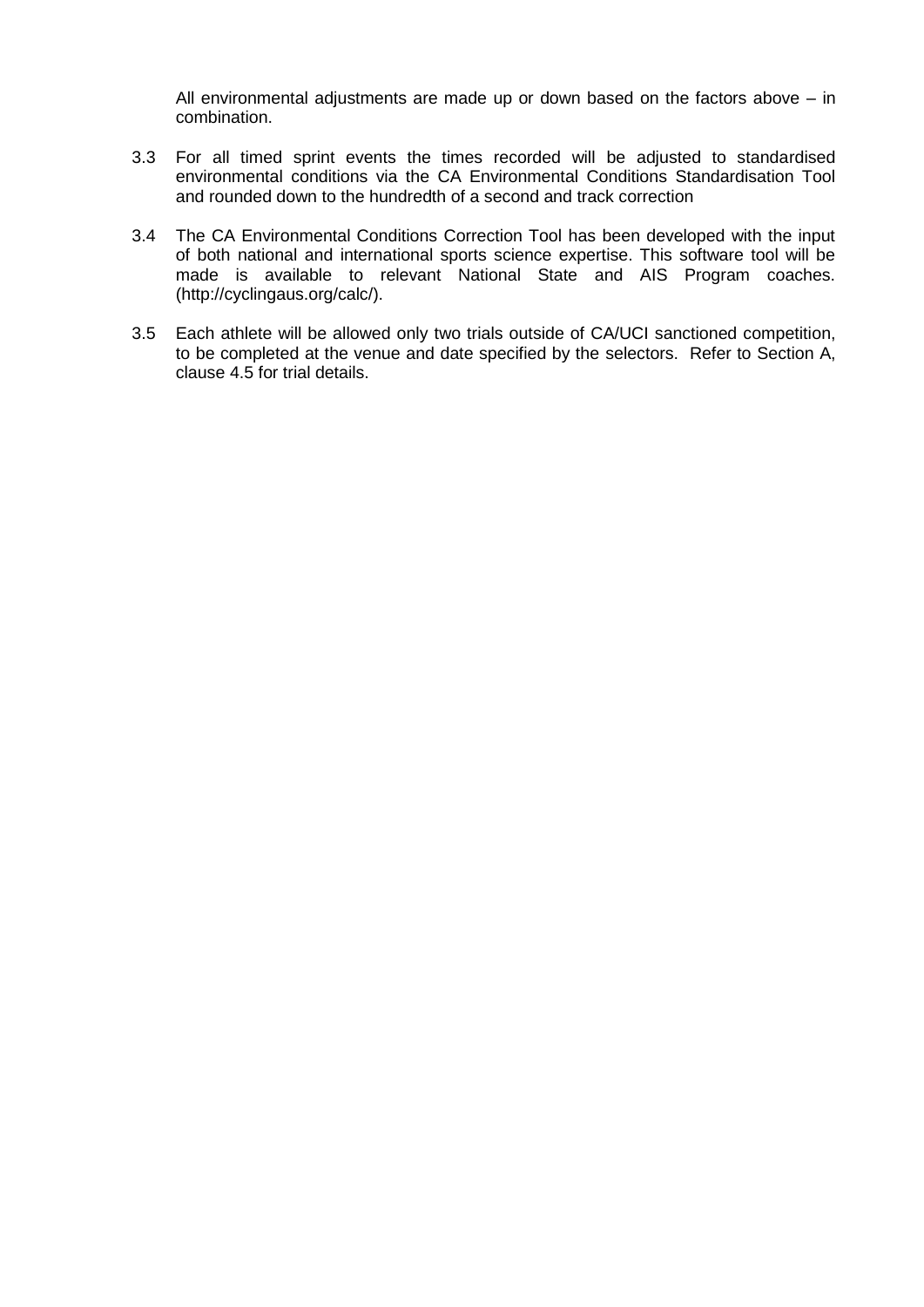# **Section C Road Cycling Men**

# **1. GENERAL**

- 1.1 **Objectives:** Refer to Section A, clause 1.
- 1.2 **Performance Time Period:** The period identified for recording a qualifying performance is:

#### **Long Team: 25 February 2017 – 31 January 2018**

**Final Team:** a final team will be nominated from athletes selected from the Long Team, based on assessment against performance criteria. (Refer Section A, clause 7 for timetable)

- 1.3 **Team Size & Events:** Refer to Section A, clause 4.2.
- 1.4 **Selections for Start List:** The Road Technical Director and HPD will determine the athletes to start in each event on the basis of performances in competition and training leading into the competition.
- 1.5 **Next Best:** If no athletes or too few athletes achieve the Nomination Criteria, then the selectors may consider the next best athlete(s) based on performances assessed against the performance criteria.

#### **2 NOMINATION CRITERIA – LONG TEAM**

#### **2.1. Direct Nominations**

- 2.1.1. Podium performances at the 2017 Elite Road Race and Time Trial World Championships
- 2.1.2. **UCI World Ranking:** Automatic nomination to the Long Team will be offered to the top three Australian athletes on the individual rider ranking at 1 November 2017, in the UCI World ranking system.

# **2.2 Additional Long Team Nominations**

- 2.2.1 Selectors will select additional Long Team members based on a mixture of talent that **may** include sprinters, one day specialists, and "domestique" – based on suitability to the proposed 2018 Commonwealth Games course.
	- a. In no specific order of priority, selectors will consider the following factors when assessing the performances of athletes in UCI men's calendar competitions (UCI WT, HC, 2.1, 1.1, 2.2, 1.2, U23 NCup) and other major competitions pre-approved by the Road Technical Director and HPD;
		- i. individual performances/results;
		- ii. athletes who best demonstrate qualities, skills and suitability to contribute to a team effort (leader or domestique) to achieve the best team performance on the 2018 Commonwealth Games road race course;
		- iii. demonstrated qualities, skills and suitability of the athlete to deliver an individual result on the proposed course for the 2018 Commonwealth Games;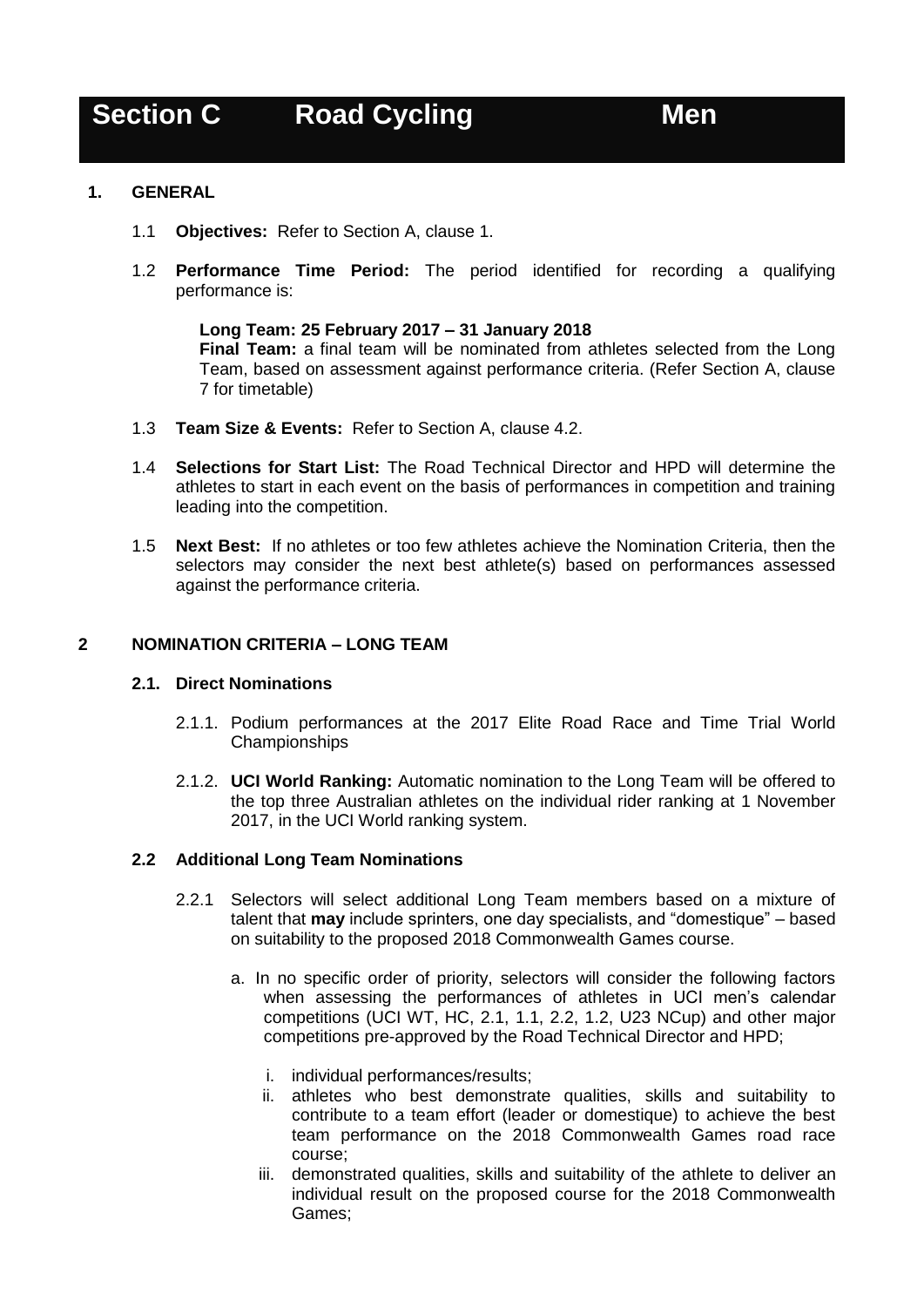iv. regard will be given to an athlete's demonstrated ability for teamwork, team cohesion and consistency of performance.

## 2.2.2 **Time Trial**

Selectors will consider the following factors in selecting athletes for the Long Team for Road Time Trial at the 2018 Commonwealth Games.

- **a. Competitions:** Time trial events that satisfy the following criteria will be considered valid for team nomination purposes:
	- i. UCI WT, HC, 1.1, 2.1, categorised time trial events conducted within the performance time period.
	- ii. Other major event time trials within the performance time period, subject to prior approval by Selectors that these events will be accepted for consideration
	- iii. be a minimum of 20 km in distance
- b. **Performance:** In no specific order, team members will be nominated taking into consideration the following:
	- i. world class performances in UCI categorised races with a priority given to performances where an athlete has pre-nominated to Selectors an event to be targeted for a performance and therefore demonstrating capacity to prepare specifically for a time trial result.
	- ii. demonstrated potential to deliver podium results in World Championships Time Trials in the future.
	- iii. comparable course difficulty and profile to the proposed 2018 Commonwealth Games course for the time trial, depth and quality of the international entries in event.
	- iv. percentage difference of the athlete's performance in comparison to the winning time.

# **3. NOMINATION CRITERIA - FINAL TEAM**

- 3.1 Selectors will consider the competition and training plans of athletes in the lead up to the Commonwealth Games to make final decisions on team composition and selection.
- 3.2 The final team will be nominated from athletes selected from the Long Team, based on assessment against performance criteria, refer to Section A, clause 4.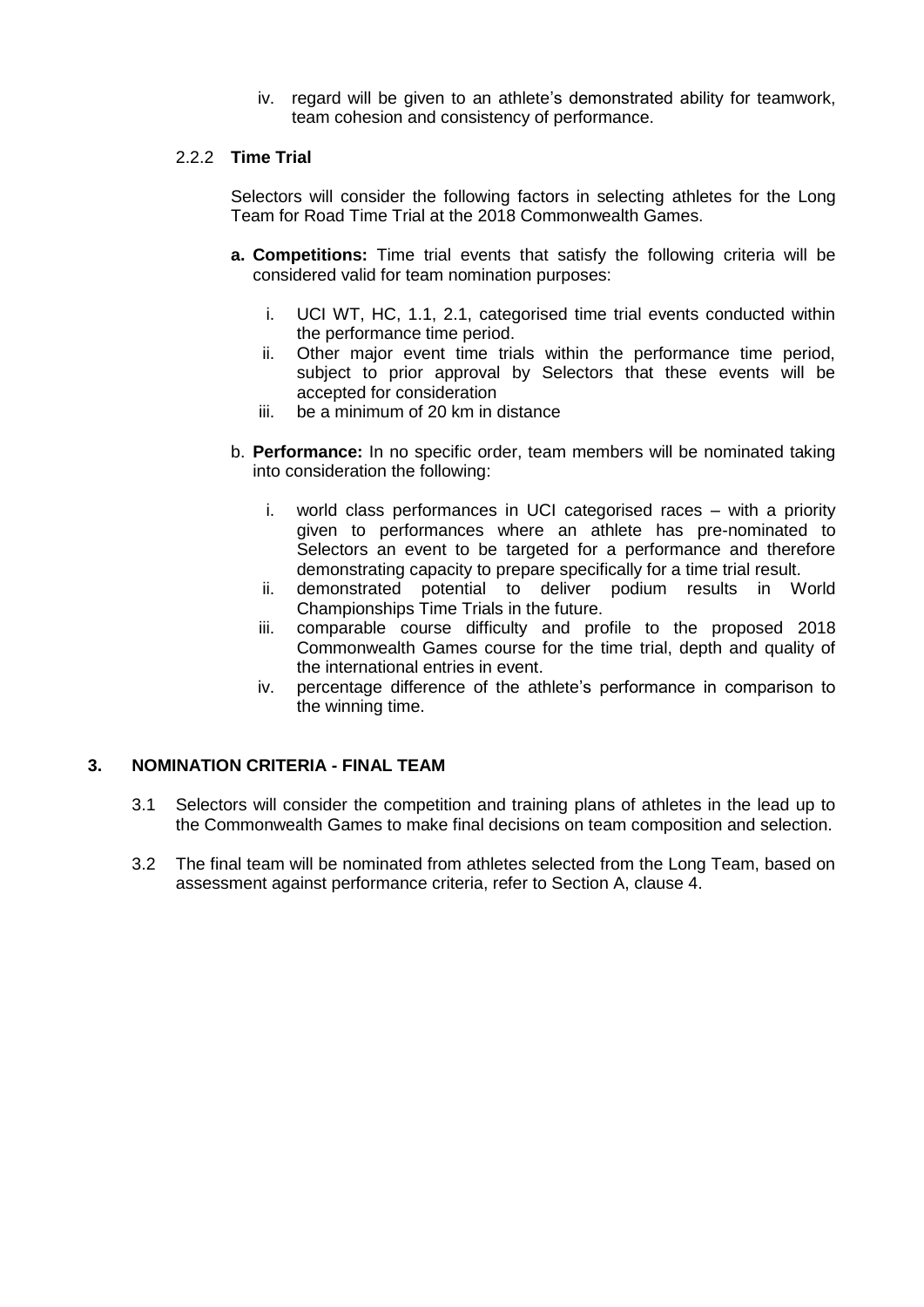# **Section D Road Cycling <b>Women**

#### **1. GENERAL**

- 1.1 **Objectives:** Refer to Clause 1, Section A.
- 1.2 **Performance Time Period:** The period identified for recording a qualifying performance is: **25 February 2017 – 31 January 2018**
- 1.3 **Team Size & Events:** Refer to Section A, clause 4.2.
- 1.4 **Selections for Start List:** The High Performance Director (HPD) and Road Technical Director will determine the athletes to start in each event on the basis of performances in competition and training leading into the competition.
- 1.5 **Eligibility for Nomination:** Only athletes who have achieved the following performance criteria during the performance time period will be eligible for nomination:
	- 1.5.1 The first Australian athlete ranked in the UCI rankings published on **27 January 2018.**
	- 1.5.2 **2018 Cycling Australia Road Race and Time Trial Championships**: The winner of the 2018 Australian Road Race Championship and the 2018 Australian Time Trial Championship, or next best placed athlete in the situation where the winner is not eligible for selection.
	- 1.5.3 **Ongoing international results**: Any athlete who attains one or more of the following road results in the performance time period will be made eligible. Time trials need to be held over a minimum distance of 12km. Team Time Trial results are to be excluded.
		- a. UCI Women World Tour one day race first 5 in final individual classification
		- b. UCI Women World Tour stage race first 5 final individual General **Classification**
		- c. 2017 World Tour final individual rankings first 5
		- d. UCI Women World Tour stage race, individual stage first 3
		- e. UCI Women category 1.1 competitions first 3
		- f. UCI Women category 1.2 competitions first 3
		- g. UCI Women category 2.1 tours first 5, General Classification
		- h. UCI category 2.1 tour stages first 3
		- i. UCI category 2.2 tours first 3, General Classification
		- j. UCI category 2.2 tours stages– winner
- 1.6 **Next Best:** If no athlete or too few athletes achieve the Nomination Criteria, then the selectors may consider the next best athlete(s) based on performances assessed against the performance criteria.
- 1.7 **Reserves:** two reserves may be identified for the women's road team.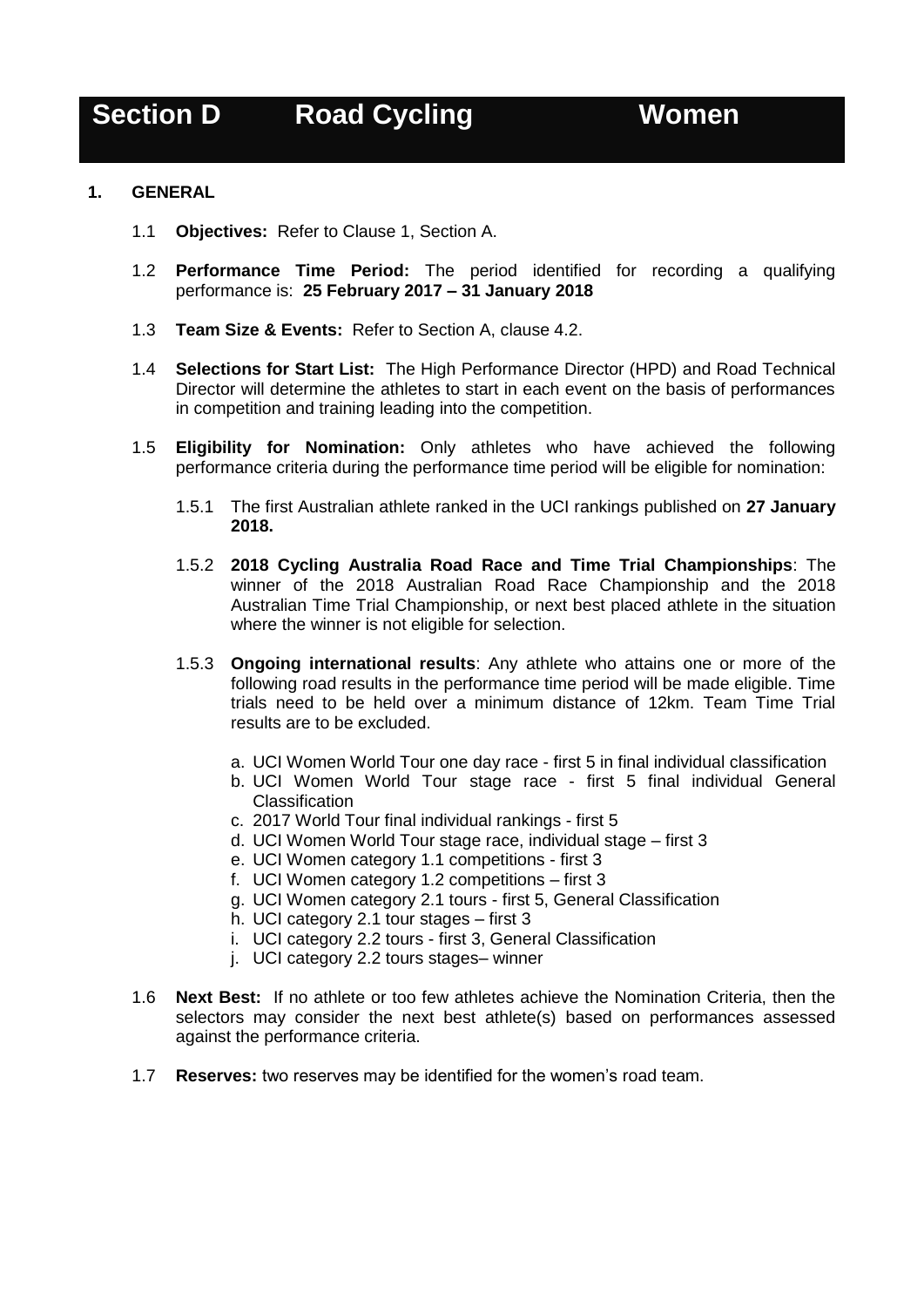# **2. NOMINATION CRITERIA – FINAL TEAM**

#### **2.1 Direct Nominations**

- 2.1.2 Podium performances at the 2017 Elite Road Race and Time Trial World Championships
- 2.1.3 **UCI World Ranking***:* Automatic nomination to the team will be offered to the top ranked Australian athlete on the individual UCI Women's Road Ranking on 27 January 2018 if this athlete is ranked within the top 8.
- 2.1.4 **Nationals / CEGORR:** Automatic nomination to the team will be offered to the winner, if Australian, of the 2018 Australian National Women's Road Cycling Championships (subject to selectors approving the 2018 National Championship course for this purpose) and to the winner, if Australian, of the 2018 Cadel Evans' Great Ocean Road Race (subject to selectors approving the 2018 course for this purpose).

# **2.2 Additional Nominations – Road Race**

Selectors will identify any additional nominations for the road race based on a mixture of talent that may include one or more sprinters, one-day specialists, and domestiques.

- 2.2.1 In no specific order of priority, selectors will consider the following factors pertaining to performances in UCI listed competitions to select any additional nominations;
	- a. **Competitions**: The quality of the UCI competition and field. *(the highest UCI ranked competitions in Europe will take priority)*
	- b. **Individual results**: Demonstrated technical qualities, skills and suitability of the athlete to deliver an individual result on the proposed courses for the 2018 Commonwealth Games.
	- c. **Team results:** Demonstrated ability to perform a team role as a domestique, servicing team leaders. Team results will be considered within this assessment. Athletes who best demonstrate qualities, skills and suitability to contribute to a team effort to achieve the best team performance on the 2018 Commonwealth Games course.
	- d. **Team leadership**: Demonstrated leadership/captaincy qualities.
	- e. **Team player**: Particular regard will be given to an athlete's demonstrated ability for teamwork, team cohesion and consistency of performance.

# **2.3 Additional Nominations – Time Trial**

Selectors will consider the following factors in selecting athletes for the Road Time Trial at the 2018 Commonwealth Games.

- 2.3.1 **Competitions:** Time trial competitions that satisfy the following criteria will be considered valid for team nomination purposes:
	- a. UCI Listed 1.1, 1.2, 2.1, 2.2, CC categorised time trial events conducted within the performance time period.
	- b. be a minimum of 12km in distance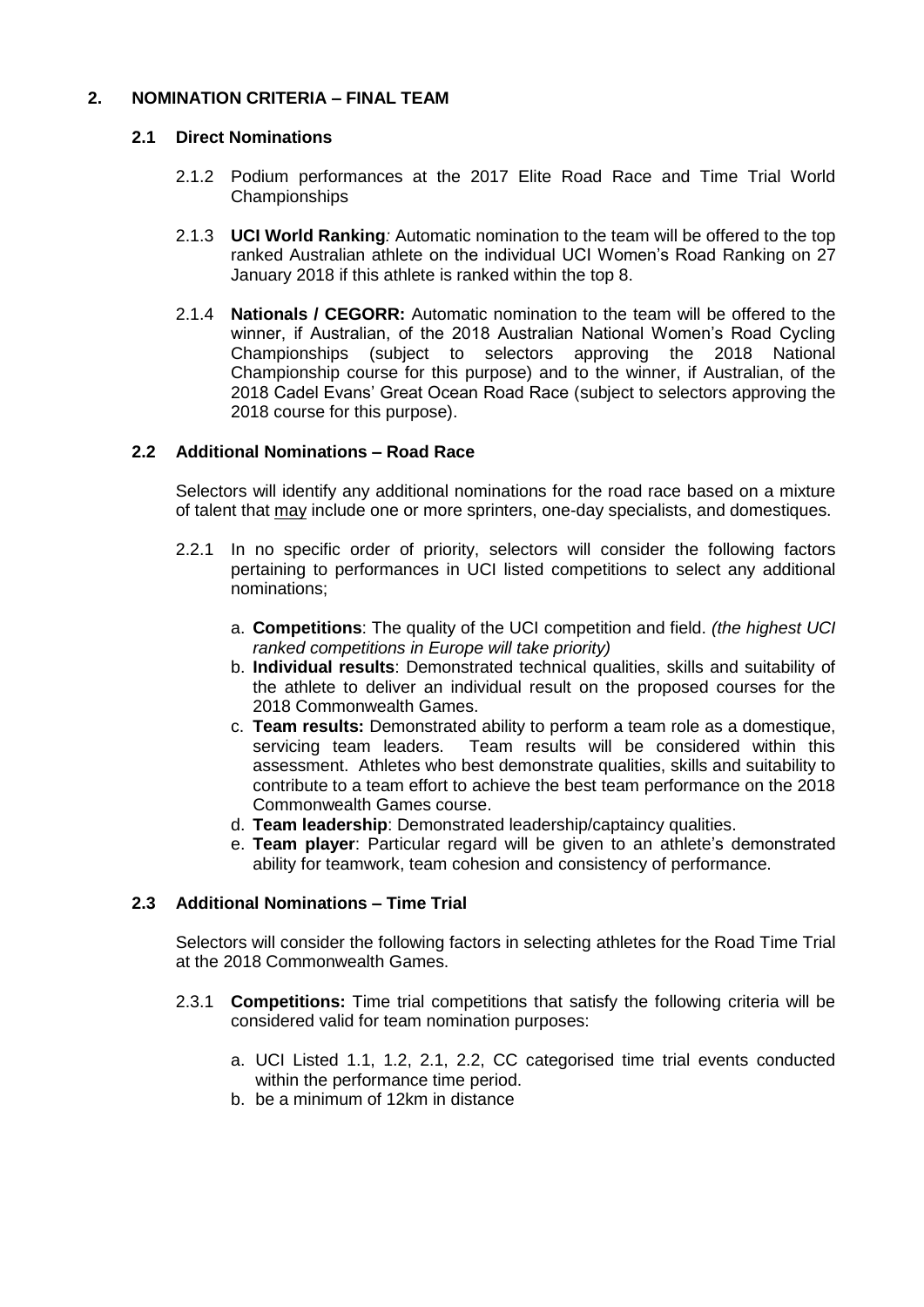# **Section E Mountain Bike (Cross Country XCO) Men and Women**

# **1. GENERAL**

- **1.1 Objectives:** Refer to Section A, clause 1.
- **1.2 Performance Time Period:** The period identified for recording a qualifying performance is: 10 March 2017 – 31 January 2018
- **1.3 Team Size & Events:** Refer to Section A, clause 4.2.
- **1.4 Selections for Start List:** The High Performance Director (HPD), with advice from MTBA, will determine the athletes to start in each event on the basis of performances in competition and training leading into the competition.
- **1.5 Next Best:** If no athletes or too few athletes achieve the Nomination Criteria, then the selectors may consider the next best athlete(s) based on performances assessed against the performance criteria.
- **1.6 Mandatory Requirements:** An athlete will be required to participate in a minimum of two XCO World Cup competitions (elite or U23) to be eligible for team nomination. Refer to Section A, clause 5 for information regarding exemption for extenuation circumstances that will also apply here.
- **1.7 Reserves:** A minimum of one male and one female reserve may be identified for the mountain bike cross country team.

# **2. NOMINATION CRITERIA – FINAL TEAM**

#### **2.1 Direct Nomination**

- 2.1.1 Direct nomination will be made for a maximum of one male and one female athlete who achieves a top 10 performance at a 2017 XCO World Cup event in the elite men or elite women categories.
- 2.1.2 Where more than one elite male or one elite female achieves a qualifying performance, selectors will rank the athletes from the best placing in the selection period.

#### **2.2 Discretionary Nomination**

The selectors will exercise full discretion to determine all additional nominations in accord with the objectives listed below.

- **2.2.1 Competition:** Athlete performances will be assessed within the following events within the performance time period, in order of priority;
	- a. 2017 World Championships (XCO)
	- b. 2017 Elite Men and Women Cross Country (XCO) World Cup(s)
	- c. 2017 U23 Men and Women Cross Country (XCO) World Cup(s)
	- d. 2017 Oceania Championships (XCO)
	- e. 2018 Round 3 of the 2018 Cross-Country National Series (Nerang Day1)